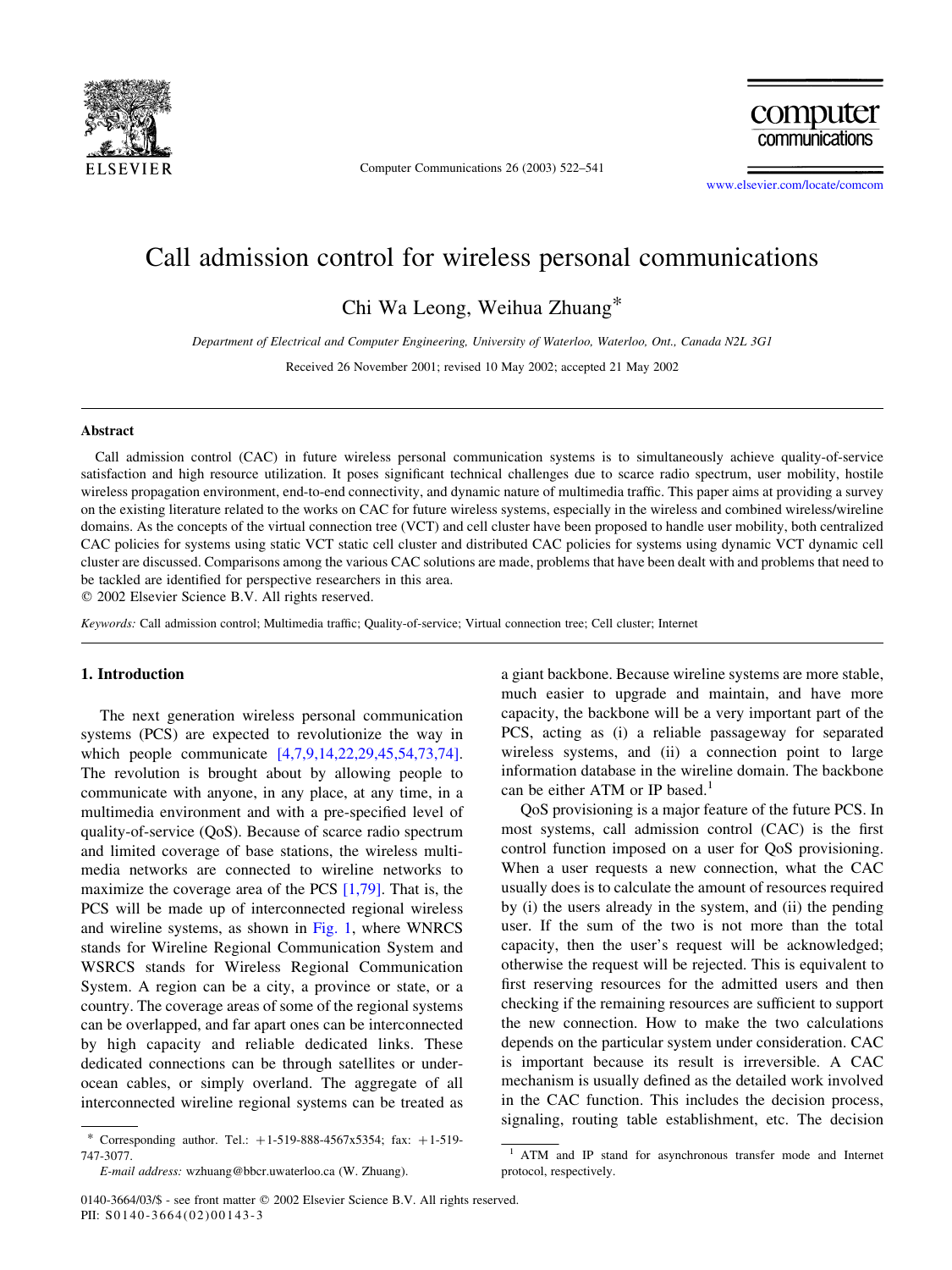<span id="page-1-0"></span>

Fig. 1. The coverage area of the future PCS.

process of CAC can often be formulated in a high level representation called the CAC policy. $^2$  Whenever a user requests a new connection, the CAC policy takes the call request as input, and based on the current traffic conditions of the system, decides whether or not to accept the user, as illustrated in Fig. 2.

Established in the PCS environment, the entire end-toend connection of each call, with the possibility of spanning both the wireline and the wireless domains, may consist of wireline hop(s) and wireless hop(s). During the call admission phase, the decision process of CAC is repeated over all the hops to ensure that sufficient resources are available to support the entire new connection. A significant amount of work on CAC has been done for the wireline domain alone [\[13,16,27,28,34,36,39,40,47,64,78,80\]](#page-18-0), for the wireless domain alone  $[17,53,67]$ , and for both  $[2,3,$ [19,21,49,65,66,85\]](#page-18-0). The works on CAC for connection oriented wireline networks (such as ATM networks) are more matured and there are usually less challenges involved. However, CAC in wireless, IP-based wireline, and interconnected wireless/wireline networks poses significant technical challenges due to user mobility, limited radio spectrum, dynamic nature of multimedia traffic, hostile wireless propagation environments, IP connectionless nature, etc. As a result, a robust CAC policy that can facilitate the provision of QoS in the PCS is hard to find. Most recent efforts on CAC are dedicated to the wireless

portion of the end-to-end connection. This paper is aimed at providing a survey of the current existing proposals for CAC in the PCS, with emphasis placed on CAC in the wireless domain and in the combined wireless/wireline IP domain. In particular, the paper will provide a review of the previous works on CAC reported in [Refs. \[2,3,17,19–21,49,53,](#page-18-0) [65–67,85\]](#page-18-0). The survey will help to identify what problems have been and have not been studied. Various efforts aimed at a specific problem will be discussed and comments will be made in order to deliver a comprehensive insight to the previous studies. This is to provide an overview on CAC to general audience and, at the same time, to assist perspective researchers to focus their efforts on untackled problems.

User mobility is the most critical aspect that must be addressed in any literature related to wireless communications. Virtual connection tree (VCT) and cell cluster [\[1,3\]](#page-18-0) are common strategies used to handle the mobility in PCS. The VCT and the cell cluster structures in a wireless network can be classified into two categories, namely the static VCT static cluster scheme and the dynamic VCT dynamic cluster scheme. The CAC policies for systems using each of the schemes will be discussed. The remainder of this paper is organized as follows. Section 2 presents the



<sup>&</sup>lt;sup>2</sup> A CAC policy is synonymous to a CAC algorithm. Fig. 2. The CAC decision process.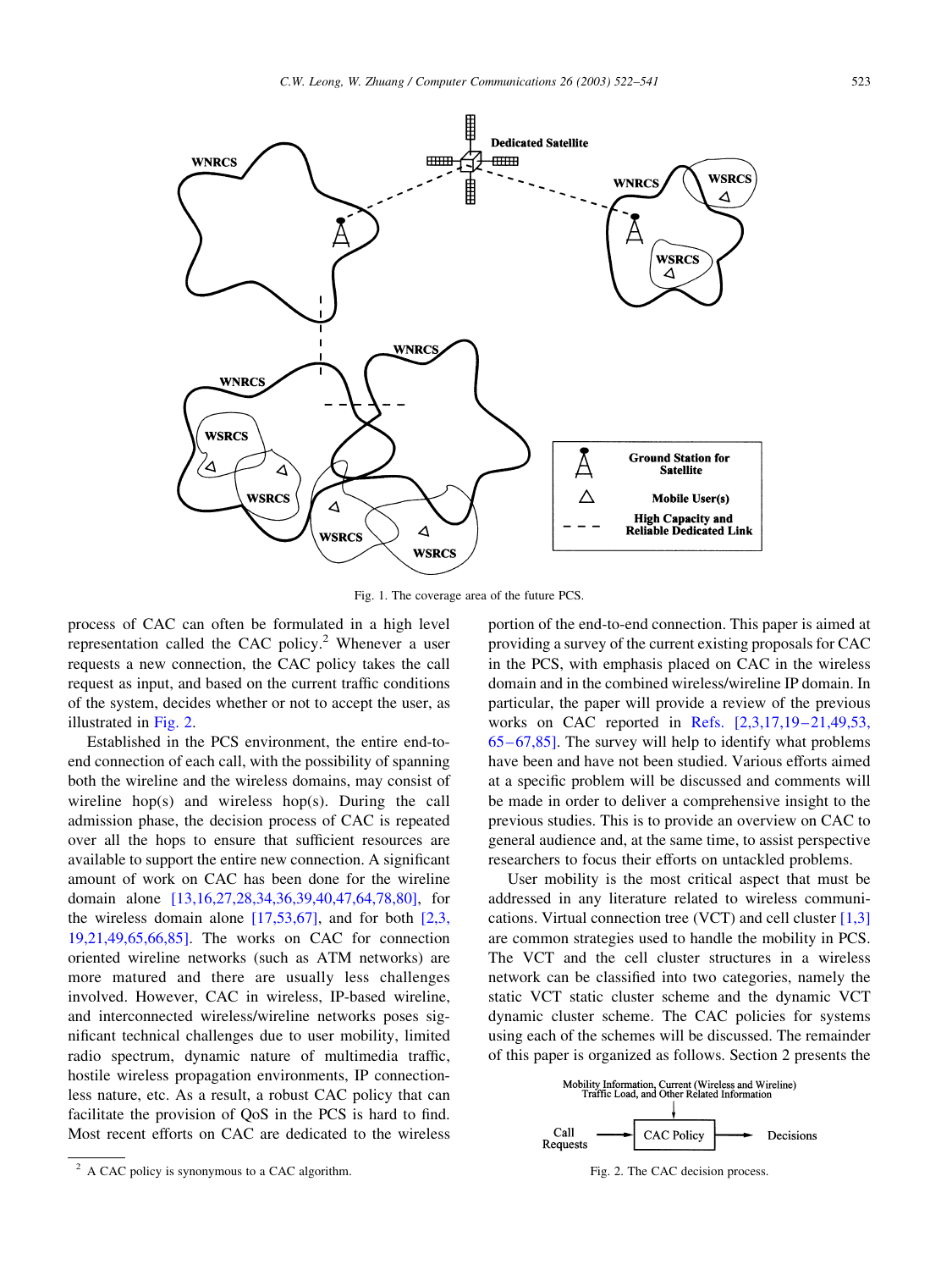major challenges in CAC for personal wireless communications. Section 3 describes the system infrastructures proposed to handle user mobility. It gives some important assumptions made in the literature and the definitions of the VCT and the cell cluster. The works on CAC in a system using the static scheme are reviewed in Section 4, while the works on CAC in a system using the dynamic scheme are reviewed in Section 5. Section 6 briefly reviews some preliminary works on CAC in wireless/IP interworking. Finally, Section 7 summarizes this survey and identifies the issues that should be investigated in the future.

#### 2. Major challenges in CAC

There are many challenges in the wireless and the combined wireless/wireline environments. The limited radio spectrum, user mobility and fluctuation of usable bandwidth due to time-varying channel conditions are typical stumbling blocks found in such environments. Each of these problems is separately addressed in [Refs. \[26,37,44,](#page-18-0) [56,77\]](#page-18-0), [\[33,60,61\]](#page-18-0) and [\[5,68\]](#page-18-0), respectively. In addition, the complex interaction between the wireless and wireline networks [\[19,68\]](#page-18-0) and the multiplexing of multimedia traffic in the same connection [\[18,79\]](#page-18-0) render the QoS provisioning in the PCS more complex.

#### 2.1. User mobility

In the PCS environment, services are expected to be enjoyed by users anywhere in the system. These users can be fixed or mobile. Fixed users are easier to handle because they can be served by wireline systems, and wireline transmission links are more reliable and have more bandwidth. Services to mobile users are wireless and difficult to maintain due to two main reasons: (i) wireless channels are time varying and (ii) radio bandwidth is limited. The former leads to various types of fading, which can be mitigated by well-known methods, such as diversity and error-correction coding [\[70\]](#page-19-0). The latter leads to congestion in the wireless spectrum, which can be relieved by introducing the cellular structure for frequency reuse. The smaller the cell size, the more often the frequency spectrum can be reused in the same coverage area. Because of this, cells of small size are expected to be deployed in most areas in the future PCS in order to handle high service demands from a large number of multimedia users. Due to user mobility, traffic load in each cell is dynamic and is difficult to accurately predict in any case. As a result, system resources allocated to each cell may not match to the traffic load in the cell. Once a certain frequency band is assigned to a particular cell, the total capacity of that cell is usually fixed. For example, in a code-division multiple access (CDMA) system with a certain signal-to-interference ratio, the allocated frequency spectrum is reused in every cell and, therefore, spare capacity available in a non-congested cell cannot be readily borrowed to relieve the conditions in a congested cell within the same regional system.

With the use of the cellular structure, there comes the problem of handoff. A handoff occurs when an active mobile user, who is being served by a radio cell, crosses the cell boundary and arrives at an adjacent cell. Handoff causes problems in resource allocation in both wireless and wireline domains. For the wireless domain, because the capacity of a radio cell is usually fixed and is separated from that of any other cells, the handoff user is required to release the resources obtained from the original cell and acquire resources from the new one in order to maintain the connection. This problem is called wireless handoff. For the wireline domain, the change in access points to the wireline backbone also requires the reallocation of wireline resources in order for the connection to continue. This problem is called wireline handoff.

Whenever a cellular system is used, there are two major types of calls that can arrive at any particular cell: new calls originated from within and handoff calls coming from adjacent cells. From the users' point of view, it is better to be blocked in the beginning rather than dropped in the middle of a connection. As a result, handoff calls should be given a higher priority than new calls. To do so, the usual approach is to reserve some capacity exclusively for them. To calculate the right amount of reserved resources requires the knowledge of the mobility information, such as the users' traveling directions and speeds, and the current traffic load, in the surroundings. Reserved resources for handoff calls are sometimes called guard bandwidth or guard channels. Because the rate of handoff occurrences is inversely proportional to the cell size, and small cells are expected to be used for the PCS, how handoffs are handled will become critical. If QoS is to be maintained, the consideration of handoff calls is mandatory in the CAC process.

## 2.2. Multimedia traffic

The multimedia services will be of any nature, including video, voice and data. In the PCS environment, the CAC function is required to take into account the behavior of multimedia traffic—the teletraffic generated by multimedia applications. In general, there are three major types of multimedia traffic: the constant-rate traffic for uncompressed voice and video, variable-rate traffic for compressed voice and video, and available-rate traffic for data<sup>3</sup> [\[80\]](#page-19-0). Each type of services can be further subdivided according to their bandwidth requirement. As an example, one constantrate service may require  $30$  units of bandwidth<sup>4</sup> while

<sup>&</sup>lt;sup>3</sup> In ATM networks, the traffic types are referred to as constant bit rate (CBR), variable bit rate (VBR), and available bit rate (ABR), respectively.

<sup>&</sup>lt;sup>4</sup> For the simplicity of measurement, the bandwidth is discretized into many small but equal amounts called units of bandwidth, or bandwidth units.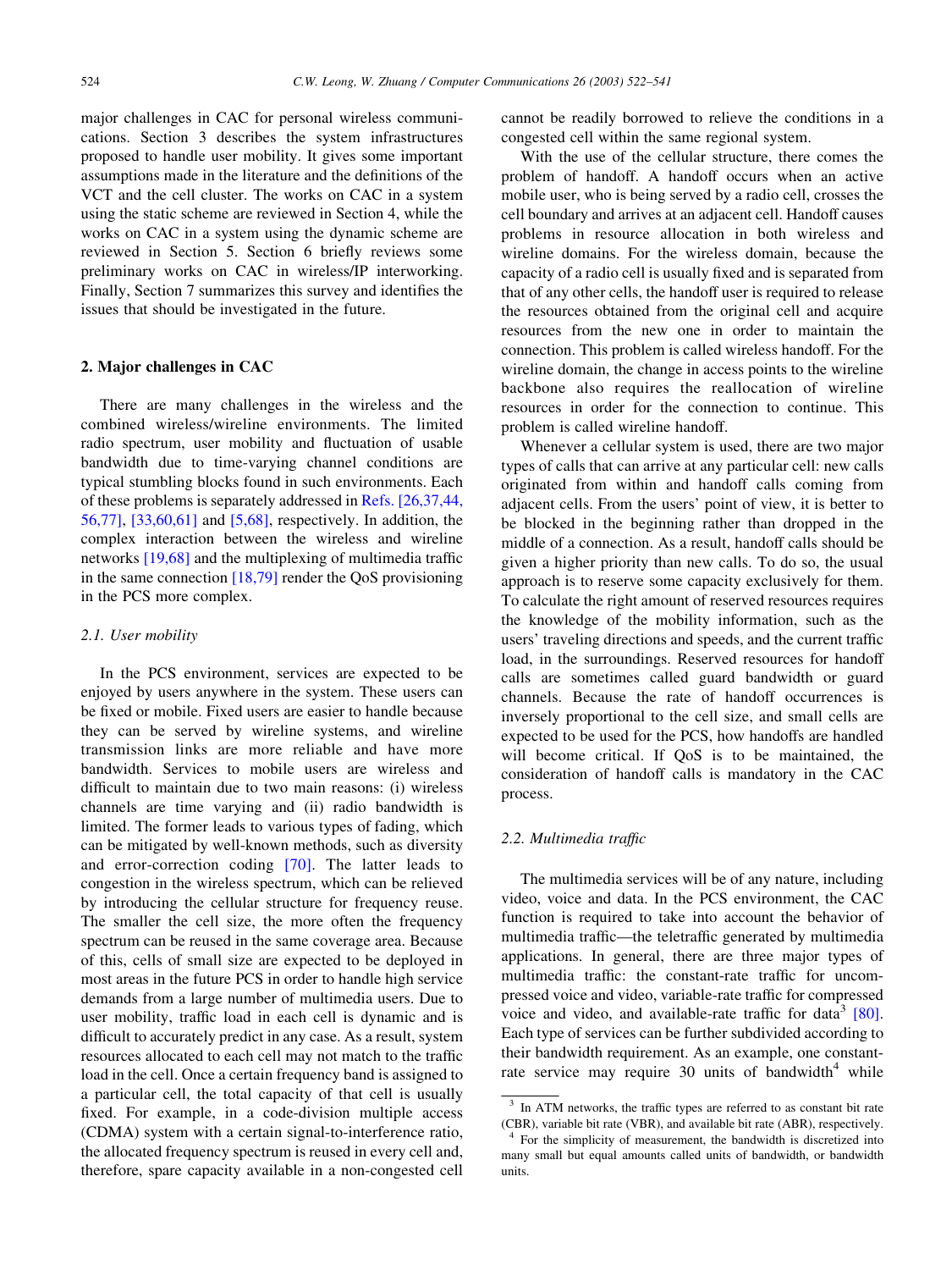another constant-rate service may require 40 units. Constant-rate traffic usually carries high priority information that always requires a constant amount of resources. Examples of such information are uncompressed voice or video. Variable-rate traffic carries high priority information that requires time-varying amount of resources. Examples of sources generating variable-rate traffic are voice or video compressors or encoders. Finally, available-rate traffic carries low priority information and occupies only leftover resources not used by high priority traffic, for delay insensitive data application, such as e-mails. There are also non-real-time delay-sensitive data services with a small delay bound (in the range of seconds), such as remote log-in, file transfer protocol (FTP), and similar applications associated with transport control protocols (TCP). For applications, such as web browsing [\[23\]](#page-18-0) and wide-area TCP connections [\[69\]](#page-19-0), it has been found via measurements that the data traffic flows have the long range dependence (i.e. the self-similar or the heavy tail) behavior and the length of a typical document is characterized by log-normal or Pareto distribution, not the exponential distribution.

The major challenge in dealing with multimedia applications is that they often do not have a constant transmission rate. If too many resources are reserved, they will be wasted when the sources are transmitting at low rates; otherwise, if insufficient resources are set aside, QoS to the users cannot be maintained when the sources are transmitting at high rates. There are two major approaches to dealing with multimedia traffic: (i) to reserve resources according to the average needs, or (ii) to adapt the CAC to the current needs of the sources. The first approach is simple but under or over utilization of resources will still occur from time to time. Complexity is the drawback of the second approach, but it will ensure better resource utilization. Besides the time-varying transmission rate, multimedia traffic usually comes with different QoS requirements. Because of limited resources, it is sometimes difficult, if not impossible, for the CAC to meet all these requirements of different users. As a result, the management of multimedia traffic is another difficulty lurking in CAC.

#### 2.3. QoS provisioning and resource utilization

It is expected that the multimedia services will be provided with satisfactory QoS. QoS refers to the degree of satisfaction of the users with the communication services provided by the systems. When it is measured or calculated, it is more convenient to express it in terms of the amount of dissatisfaction of the users. In such context, QoS provisioning involves two major steps: (i) specifying the maximum allowed amount of various types of dissatisfaction, and (ii) designing the system so that the maximum allowed values are not exceeded. The dissatisfaction may result from call blocking and dropping, packet loss, transmission delay and delay jitter, and transmission error. The corresponding QoS measures commonly used are call blocking and dropping probability, packet loss probability, transmission delay and delay jitter, and error rate.

From the point of view of a service provider, resource utilization is, besides QoS provisioning, another important factor that needs to be considered. A highly utilized system that can provide a satisfactory amount of QoS to the users is always a desired solution. However, high resource utilization and QoS provisioning are always conflicting goals. As in the case of CAC, resources are set-aside for active users, so that their QoS can be maintained, but unused resources mean low utilization. In order to have a balance in the two conflicting goals, the amount of reserved resources should be calculated carefully.

In summary, the design of an efficient and practical CAC function or policy requires the consideration of complicated and sometimes conflicting factors, namely, QoS provisioning to mobile and fixed users, behavior and multiple QoS requirements of multimedia traffic, as well as resource utilization.

#### 3. System infrastructure

CAC is a function closely related to the infrastructure of the system. Because of this, an interconnection structure for the wireless and wireline domains is required before the CAC functions can be implemented. Also, because of the convenience brought about by tetherless connections, the number of active mobile users in the future PCS is expected to be large. As a result, there will be a lot of information flowing between the wireless and the wireline domains. A carefully designed interconnection structure is therefore essential to the maintenance of high efficiency in the system. A promising interconnection structure for the PCS is proposed in Refs.  $[1-3,19,53,65,66]$ . The core of the interconnection structure is the concepts of VCT and cell cluster, which have been proposed to allow for fast handoffs through automatic detection and switching [\[2,3,17,21,49,53,](#page-18-0) [65–67,85\]](#page-18-0). The static VCT static cluster scheme and the dynamic VCT dynamic cluster scheme are two popular arrangement schemes for the VCT and the cell cluster in a wireless network. Before the works on CAC under the two schemes are discussed, it is necessary to address some of the important assumptions made and definitions used in the literature.

Assumption 1. The transport mechanism in the wireline networks is connection oriented.

This can be either an ATM or an enhanced version of TCP/IP that can support connection oriented transmission. This assumption makes it not only easier to analyze the network but also possible to introduce control on each individual traffic flow. Indeed, QoS support in the IP-based networks has been an intensive research area in recent years [\[83\]](#page-19-0). Various mechanisms have been proposed to provision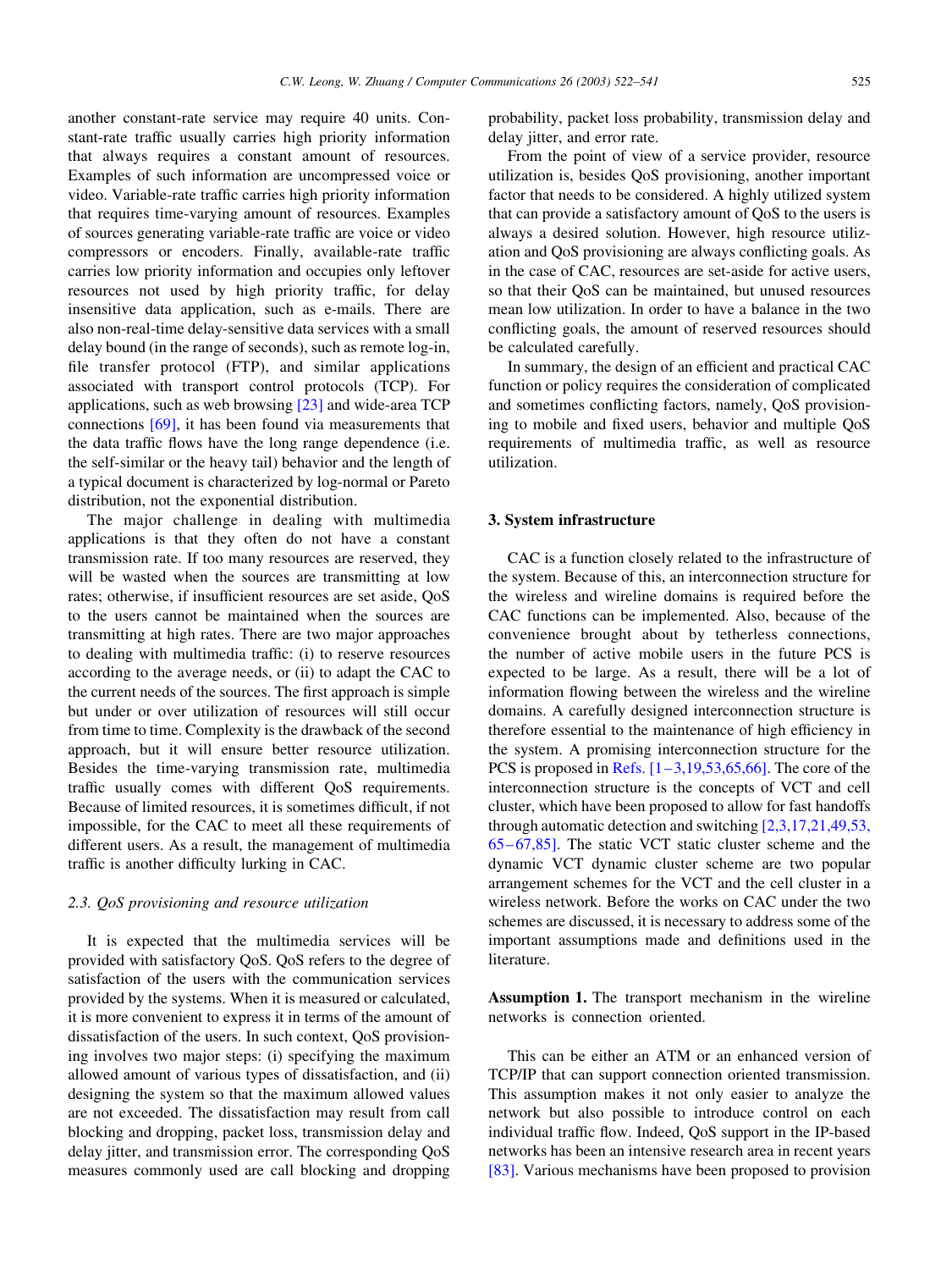QoS in such networks, e.g. the integrated services (IntServ) approach and the differentiated services (DiffServ) approach [\[11\]](#page-18-0). The IntServ approach uses the resource reservation protocol (RSVP) to explicitly signal and dynamically allocate resources at each intermediate node along the path for each traffic flow. In the DiffServ approach, packets are classified into a small number of service classes at the network edge. The packets of each class are marked and traffic conditioned by the edge router, according to the resource commitment negotiated in the service level agreement (SLA). The multiprotocol label switching (MPLS) technique can be used to establish a path-oriented environment in a DiffServ domain [\[6,20,81\].](#page-18-0) As a result, the assumption is valid for an ATM backbone at the call level and for an IP backbone at least at the flow level.

Assumption 2. The QoS of interest is at the connection level.

This includes the new call blocking probability, handoff call blocking probability, and radio cell overload probability. The other type of QoS is the cell (or packet) level QoS, which includes cell loss probability, cell delay, delay jitter, etc. Although there are direct relationships between both types of QoS, the connection level QoS is of the immediate interest to network providers and service subscribers.

Assumption 3. The base station considered is assumed to embrace the capability of switching traffic for the wireline network and managing resources for the radio cell.

This allows a base station to play the role of both a wireline network node and a wireless network resource manager. Both capabilities are essential to the proper functioning of the entire network because base stations always situate at the intersection of a wireline and wireless network. This definition also allows a base station to appear in the context of both a wireline and a wireless network without any conflicts.

In addition to the assumptions, three important entities used throughout the literature, namely the virtual connection, the VCT and the cell cluster, are defined in the following.

#### Definition 1

Virtual connection (VC). A virtual connection is an end-toend connection set up from one network node to another in a wireline network which supports bandwidth on demand.

Note that the VC is similar to the traditional connection in a circuit switched network in the sense that end-to-end connectivity is always maintained, but is different in the sense that network resource is allocated to the VC only when it is needed.

#### Definition 2

Virtual connection tree (VCT). A VCT is a systematic organization of network links and nodes in a wireline network, where bandwidth on demand is supported.

# Definition 3

Cell cluster. A cell cluster, or simply a cluster, is a systematic organization of radio cells and their base stations which are adjacent to each other.

Note that according to the third assumption made earlier, a base station can be included as part of either a VCT or a cell cluster. Since in tradition a base station is related to its radio cell, in the following the base stations will be considered as part of a cell cluster.

In addition to allowing for fast routing and switching in a mobile environment, the VCT and the cell cluster can help to efficiently organize network resources in order to manage user mobility. First of all, the setting up of the VCT facilitates the pre-establishment of transmission paths in the wireline backbone, allowing bandwidth to be reserved in advance for the mobile terminal (mobile user) and packets to be rerouted from the old base station to the new one in the case that the mobile user hands off to an adjacent cell. On the other hand, the setting up of the cell cluster facilitates the reservation of wireless resources in the vicinity of the current base station of the mobile user. The existence of preestablished paths together with the reservation of wireline and wireless resources in advance reduces the chance of dropping handoff calls, ensuring the QoS provisioning of services for the mobile users. This, of course, comes with a cost of lowering the number of concurrent users that can be supported by the system, and reducing the network resource utilization. The dilemma between high QoS and low utilization is a problem that has been addressed in [Refs.](#page-18-0) [\[49,65,85\]](#page-18-0). However, it has been shown in previous studies that a certain amount of reserved bandwidth is enough to maintain most QoS requirements, which in turn translates into higher user satisfaction and a steadier resource utilization in the long run. Therefore, the idea of bandwidth reservation for handoff calls will prevail in the rest of the paper.

[Fig. 3](#page-5-0) illustrates two examples of the VCT and the cell cluster structure. In both examples, the cell cluster consists of four cells and has the same structure. On the other hand, the structure of the VCT is different. In [Fig.](#page-5-0)  $3(a)$ , the root node of the VCT is directly connected to the base stations in the cell cluster. The direct connections, however, may not be possible when the number of radio cells in a cell cluster is large. When this is the case, some intermediate nodes are needed in between to join the root node and the base stations together. The resultant VCT is shown in Fig.  $3(b)$ . Because the VCT in Fig.  $3(a)$  can be considered as a special case of the one in [Fig. 3\(b\),](#page-5-0) in the rest of the paper the more general structure of the VCT in [Fig. 3\(b\)](#page-5-0) is assumed.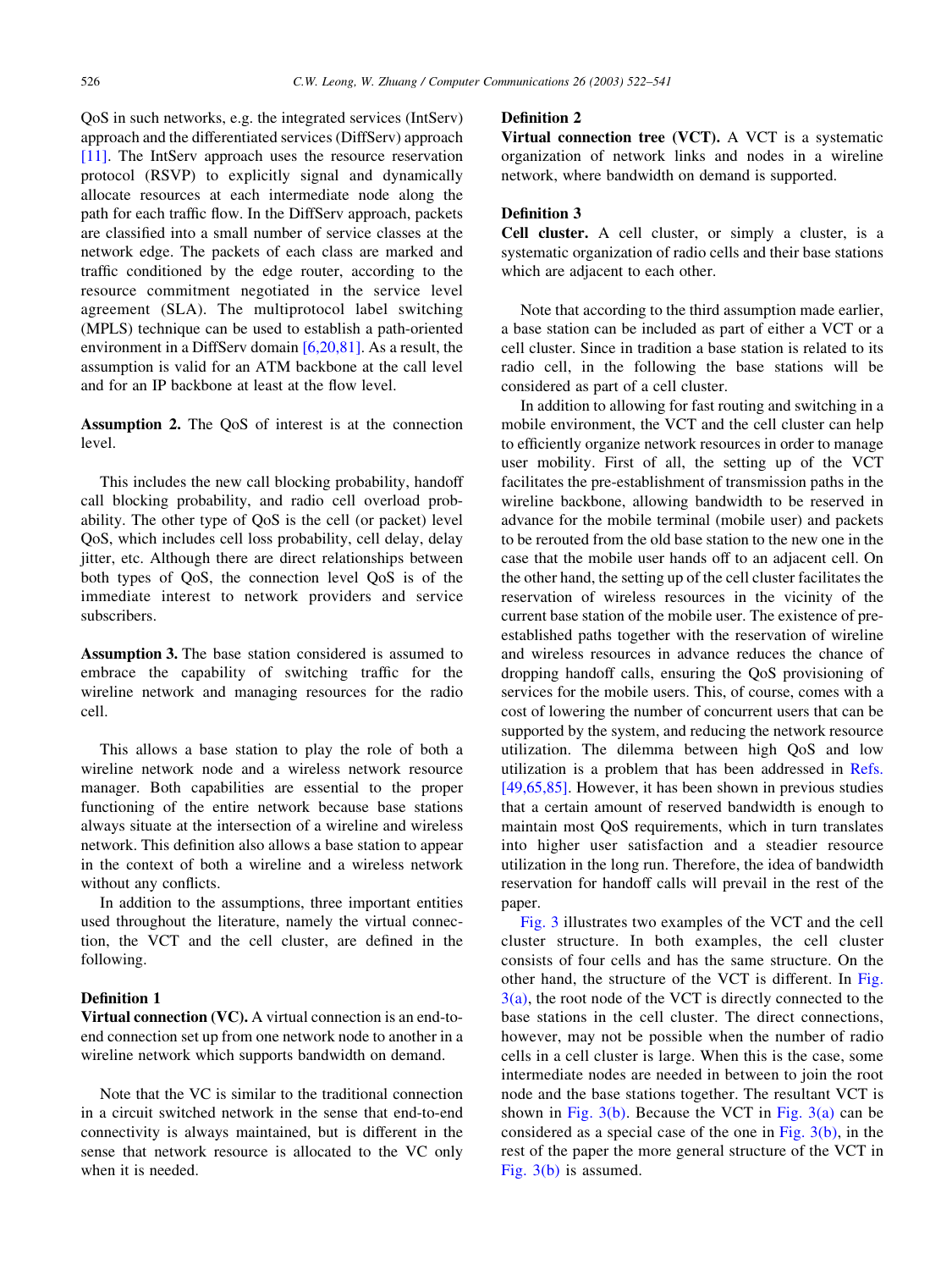<span id="page-5-0"></span>

Fig. 3. Two examples of the VCT and the cell cluster.

To ensure the provision of QoS in the PCS, the end-toend connection can be established in the following ways. In the situation when a mobile user is communicating with a fixed user, the end-to-end connection is made up of a cell cluster, a VCT and a point-to-point VC from the root node of the VCT to the fixed user. The situation is shown in [Fig.](#page-6-0) [4\(a\).](#page-6-0) In the situation when two mobile users, each situated in a different cluster, are communicating with each other, as is shown in [Fig. 4\(b\),](#page-6-0) the end-to-end connection is composed of two cell clusters and two VCTs, each of which corresponds to a mobile user, and a point-to-point VC connecting the two root nodes of the VCTs together. Note

that the two types of connections, the mobile user to fixed user one and the mobile user to mobile user one, are different from their respective counterparts in a traditional cellular network, where an end-to-end connection involves only a single radio cell or base station in either end and a single circuit switched path in between. In comparison to the traditional network, the stronger capability of a network utilizing VCTs and cell clusters to guarantee the provision of QoS becomes evident.

With the help of the VCT and the cell cluster, the goal of CAC to achieve a guaranteed level of QoS in the PCS becomes less formidable. Also, there can be different arrangements of the VCT and the cell cluster. For the CAC work to be reviewed in the following, two major arrangement schemes have been used. The first one is called the static VCT static cluster scheme and the second one the dynamic VCT dynamic cluster scheme. The works on CAC will be discussed according to the arrangement scheme used.

# 4. Centralized CAC with static VCT static cluster

## 4.1. The static VCT static cluster structure

The arrangements of the VCT and the cell cluster in [Refs.](#page-18-0) [\[2,3,17,21,65,66\]](#page-18-0) are similar to each other. For illustration, consider a single wireless regional system and the backbone. The coverage area of the wireless regional system is first divided into fixed subregions. Each of these subregions can be looked at as a cell cluster. For each subregion, dedicated wireline links are then used to connect together all the base stations within, via a central wireline switch. The bunch of dedicated links in a subregion can be looked at as a VCT, with the central switch as the root node. The VCT has the responsibility to coordinate the transmission of packets and messages to and from all the mobile users within the cell cluster. The root node is the major access point to the backbone. The structure is illustrated by the example in [Fig.](#page-7-0) [5,](#page-7-0) which shows how the geographical coverage area of the wireless portion of a PCS is divided into four static clusters. The procedure is performed in the construction phase of the PCS; both the boundary of the cell clusters and the layout of the VCTs remain unchanged during the actual operation of the PCS [\[2,3,21\]](#page-18-0). Reconfiguration is necessary only when there is a major catastrophe in the network. Because of the static nature, the arrangement scheme is called the static VCT static cluster scheme.

There are two kinds of handoff that a mobile user may initiate: the intra-cluster handoff and the inter-cluster handoff. Both handoffs are shown in [Fig. 6.](#page-7-0) The former is the handoff of a mobile user from a radio cell to another within the same cluster, whereas the latter is the handoff of a mobile user from a radio cell in one cluster to another in an adjacent cluster. The intra-cluster handoff is easily handled with the coordination of the VCT. On the other hand, the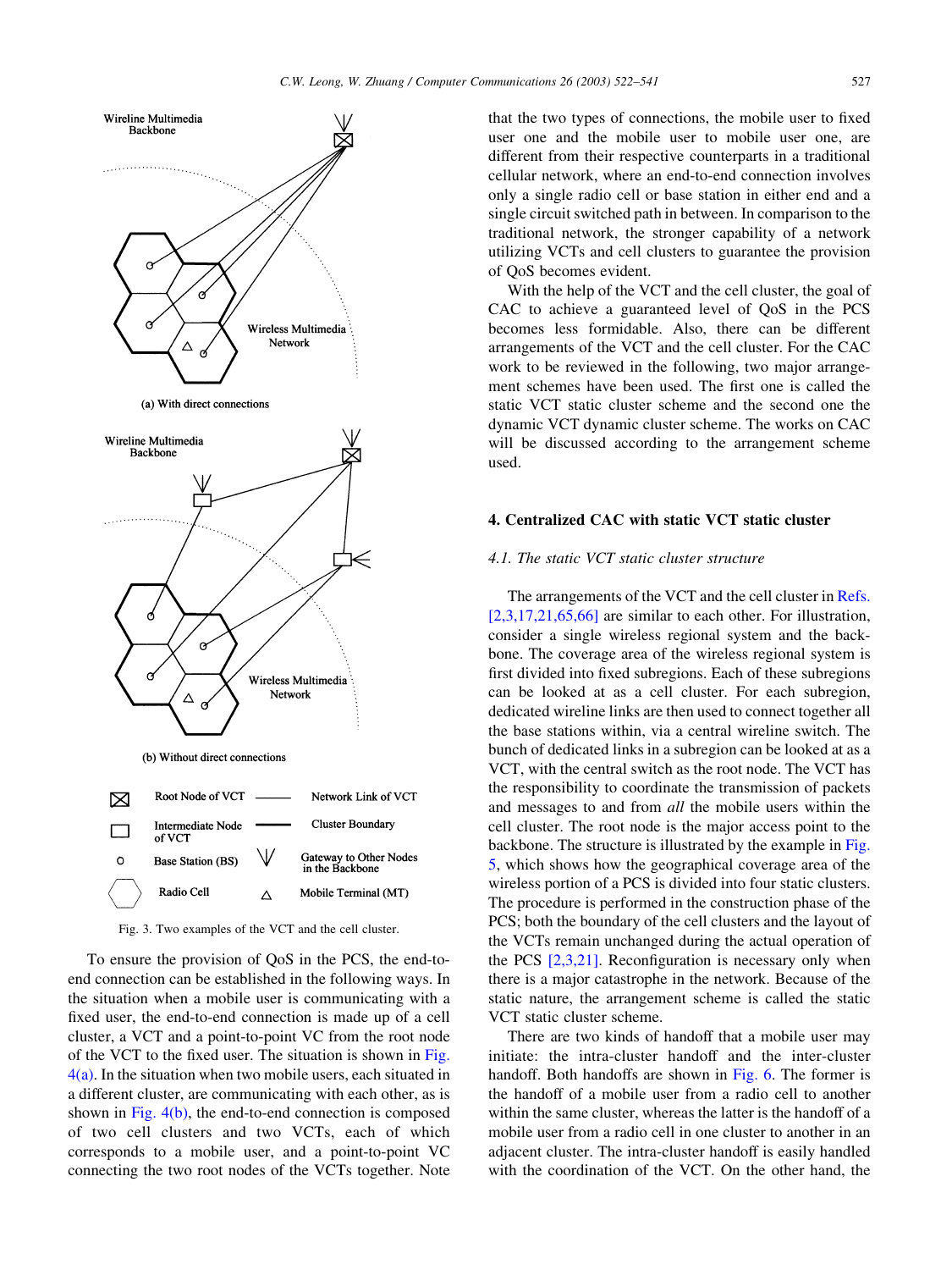<span id="page-6-0"></span>

(a) Connection between an MT and a stationary user



(b) Connection between two MTs

Fig. 4. Two cases of an end-to-end network connection.

inter-cluster handoff is difficult to manage because the VCT of one cluster is not related to another VCT at all. One way to avoid inter-cluster handoff is to include as many radio cells in a cluster as possible in the hope of a mobile user finishing its connection before handing off to an adjacent cluster. Even if the size of a cluster is large, however, an inter-cluster handoff may eventually occur. To overcome this problem, two solutions have been proposed [\[21\]](#page-18-0):

- (i) the root nodes of the VCTs in adjacent clusters are connected together by dedicated links, as shown in [Fig.](#page-7-0) [7](#page-7-0);
- (ii) the base stations of the boundary cells are crossconnected to the root node of the VCT in the adjacent cluster, as shown in [Fig. 8.](#page-8-0)

By using either solution, the VCTs of adjacent clusters can cooperate with each other during the handoff of a mobile user to minimize the chance of dropping the call. The effect of mobility between two adjacent clusters on handoff call dropping probability is investigated in [Ref.](#page-18-0) [\[17\]](#page-18-0), which will be discussed in more detail later.

Because the amount of resources constituting a cell cluster and the corresponding VCT is large, the initiation process performed by the network controller, including user registration and bandwidth allocation, etc. for a newly admitted mobile user is usually burdensome [\[2,3\]](#page-18-0). The burdensome initiation or admission process has to be invoked again during an inter-cluster handoff. Fortunately, the inter-cluster handoff can be avoided most of the time provided that the cell cluster is large enough and the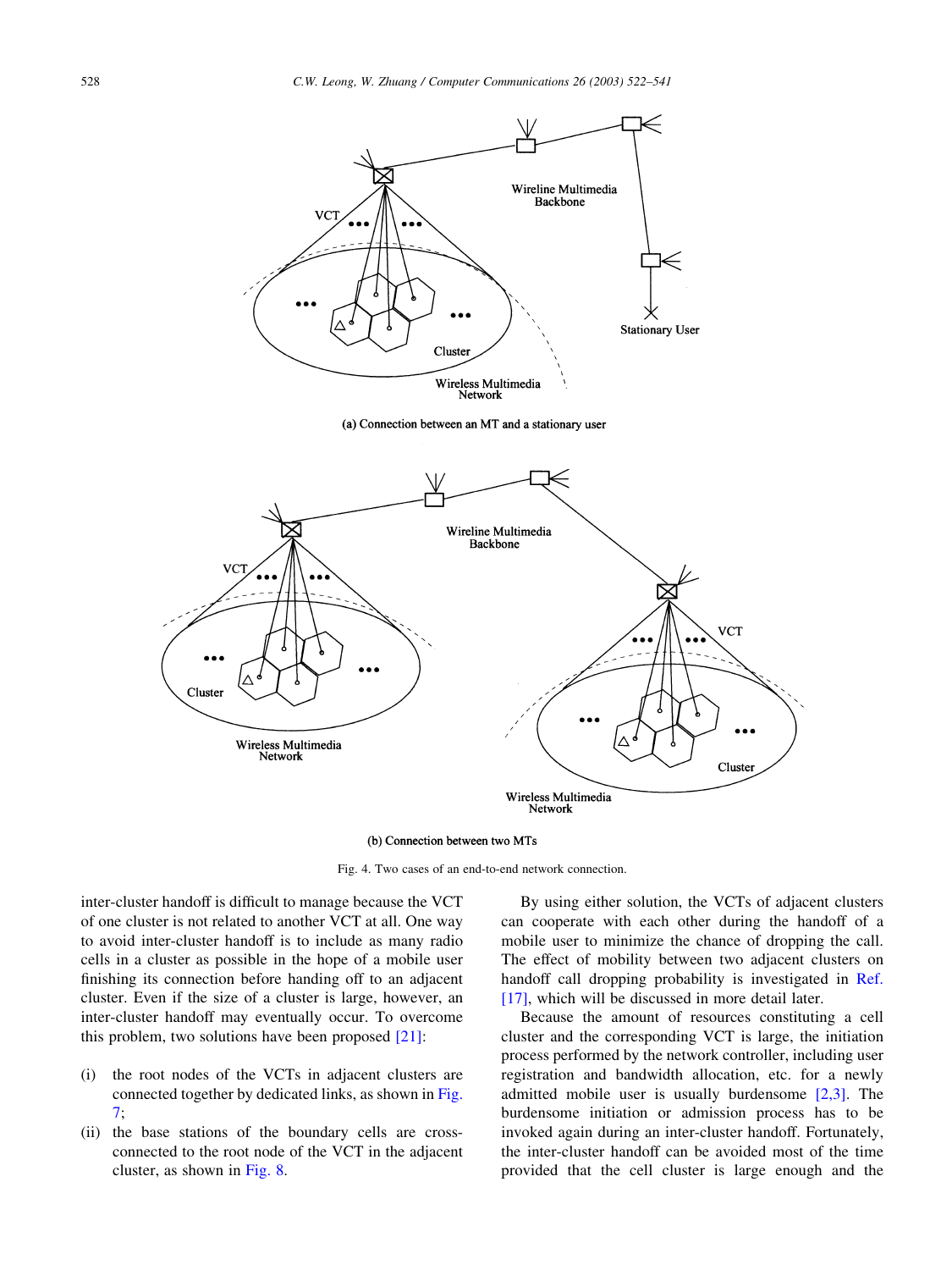<span id="page-7-0"></span>

Fig. 5. Division of the coverage area into static clusters.

boundary is well positioned. In a network with carefully designed cell clusters, therefore, the call admission process will very likely be invoked only once for every network connection during its life-time [\[3\]](#page-18-0).

The advantage of this type of interconnection is that the boundary of each subregion can be specified in such a way that the amount of traffic moving from one subregion to another is minimized. In other words, most mobile users within a subregion will stay in the same subregion for the entire life-time of the connections. Consequently, the major access point to the backbone, the central switch of the subregion, does not change for most users and the effect of wireline handoff on the system is minimized. Inter-



Fig. 6. The two possible kinds of handoff in the static scheme. Fig. 7. The first solution for the inter-cluster handoff.

subregion handoffs may still occur occasionally, and if that is the case, the handoff calls can be treated as new calls in CAC. On the other hand, the establishment of VCT facilitates: (i) the transmission of information between the base stations and the backbone via the central switch, and (ii) the exchange of information among the base stations within a subregion for coordinating handoffs of the mobile users. Communications among adjacent base stations are not mandatory, but are essential when the following tasks

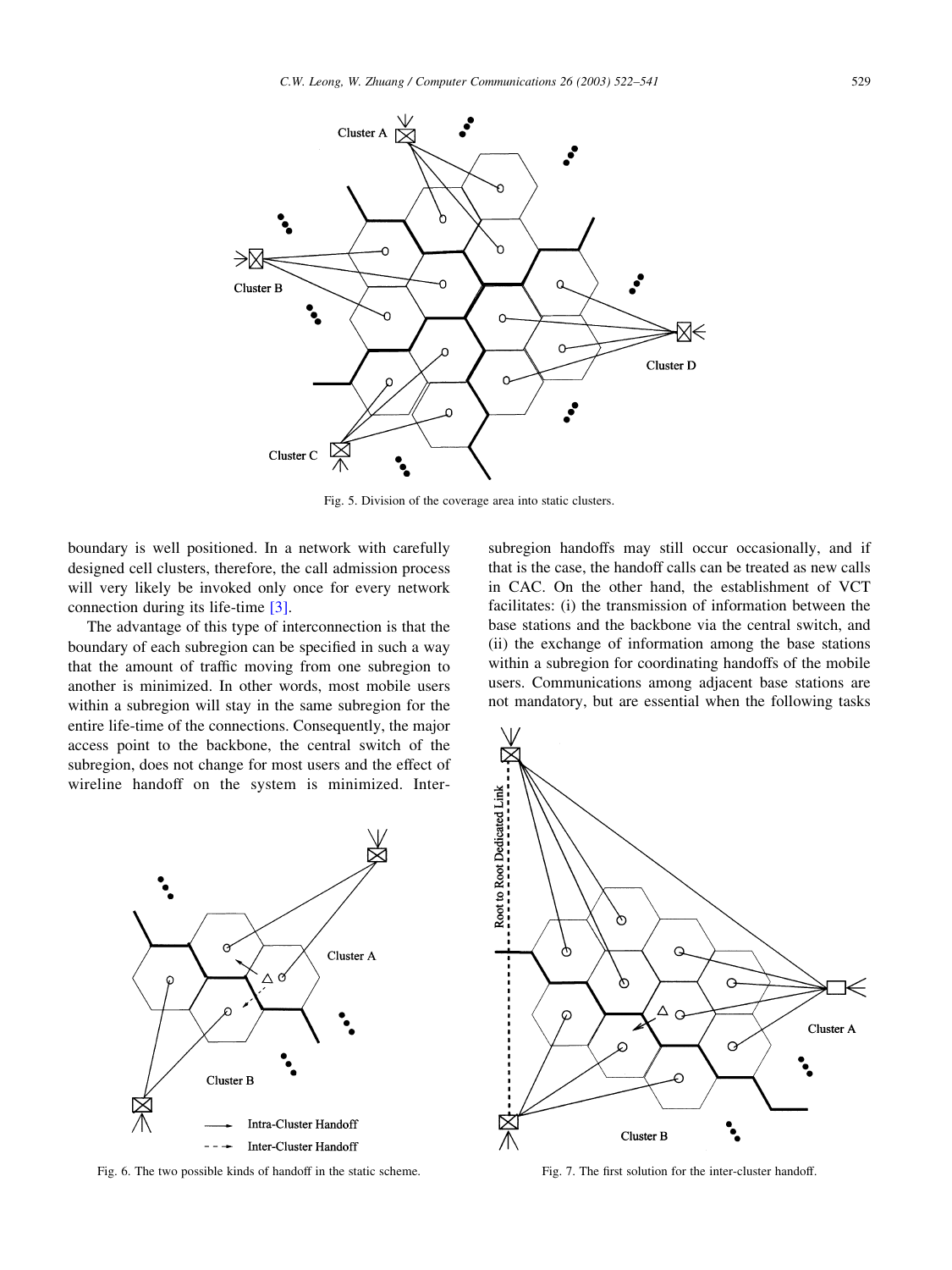<span id="page-8-0"></span>

Fig. 8. The second solution for the inter-cluster handoff.

are required for the system: (i) soft handoff; (ii) information rerouting from old to new base stations, and (iii) calculation of required reserved resources for handoff calls at the radio cell level.

## 4.2. Centralized CAC policies

CAC for systems with the static VCT static cell cluster structure is performed in a centralized manner at the cluster level. The most prominent proposals for such centralized CAC can be found in [Refs. \[3,65,66\]](#page-18-0), where a single subregion threshold check is performed at the central switch. For any new connection request, the check simply examines whether the number of active users within the subregion is below a certain threshold. The request will be acknowledged if the answer is positive; otherwise it will be turned down. This threshold is usually much larger than the capacity of a single radio cell to achieve a statistical multiplexing gain. Also, the threshold is periodically calculated to allow the network to adapt to the current traffic load. There is, however, no proposal in the papers on how to calculate the threshold. On the other hand, the function of resource allocation is decoupled from admission control and is performed by each individual cell within the cluster. Once a mobile user is admitted to a cluster, the base station of the cell, (where the mobile user is situated) is responsible to allocate an adequate amount of resources, if available, to the mobile user  $[65]$ . If there is no sufficient resource to meet the requirement, depending on how the situation is handled, the call may be dropped by the base

station. Therefore, both the admission controller at the cluster level and the base stations within the cluster have the capability to drop the calls when necessary. On the other hand, if the request for a connection is acknowledged by both the admission controller and the base station, the mobile user will be allowed to roam from cell to cell within the cluster without the meddling of the admission controller. As mentioned earlier, the call, depending on how a particular cell handles congestion, will still be dropped if the mobile user arrives at an overloaded cell [\[65\].](#page-19-0) The probability of a cell being overloaded is a function of both the capacity of a radio cell and the admission threshold imposed at the cluster level. Besides, the mobile user will also subject to another instance of CAC if it hands off to an adjacent cluster. The discussion of how the effect of intercluster handoff on call dropping probability is investigated, together with other important performance issues found in [Refs. \[3,65,66\]](#page-18-0), are provided in the following.

CAC for constant-rate services. Consider a system supporting only a single type of constant-rate services. The constant-rate service is for real-time applications and cannot tolerate any bandwidth fluctuation. Therefore, a constant-rate call must be dropped whenever the mobile user moves to a congested radio cell. By assuming a user is equally likely to be found in any radio cell within a cell cluster, a model can be set up to obtain the overload probability and the resource utilization efficiency, both as functions of the cell capacity and the admission threshold [\[3\]](#page-18-0). By approximating the tail of a binomial distribution using a Gaussian distribution with the appropriate mean and variance, the analysis can be simplified. For a cell cluster of any size, the results show that the overload probability increases rapidly as a function of the admission threshold. For any given cell capacity and overload probability, the results also show that a cluster consisting of more radio cells is more efficient in terms of resource utilization than a cluster with less cells. This illustrates the phenomenon of trunking efficiency. CAC for constant-rate services is relatively straightforward; however, it provides some basic performance results, many of which have been used as a foundation for further research on CAC with the static cluster scheme [\[65,66\].](#page-19-0)

CAC for available-rate services. Next, consider a system supporting only a single type of available-rate services. The available-rate service is for non-real-time applications and can withstand any change in bandwidth availability. Thus, by making all of the available-rate calls in a radio cell share the available bandwidth, there is no need to drop any calls, even in a congested cell. This prevents the retransmission of the lost data if the calls were dropped and were reinitiated again. With the assumption that the call arrival is Poisson and the service time is exponentially distributed, analytical results can be obtained by mathematical modeling [\[66\]](#page-19-0). Especially, a model which consists of B truncated  $M/M/\infty$ queues can be used to represent a cluster with  $B$  radio cells and with the admission control performed at the cluster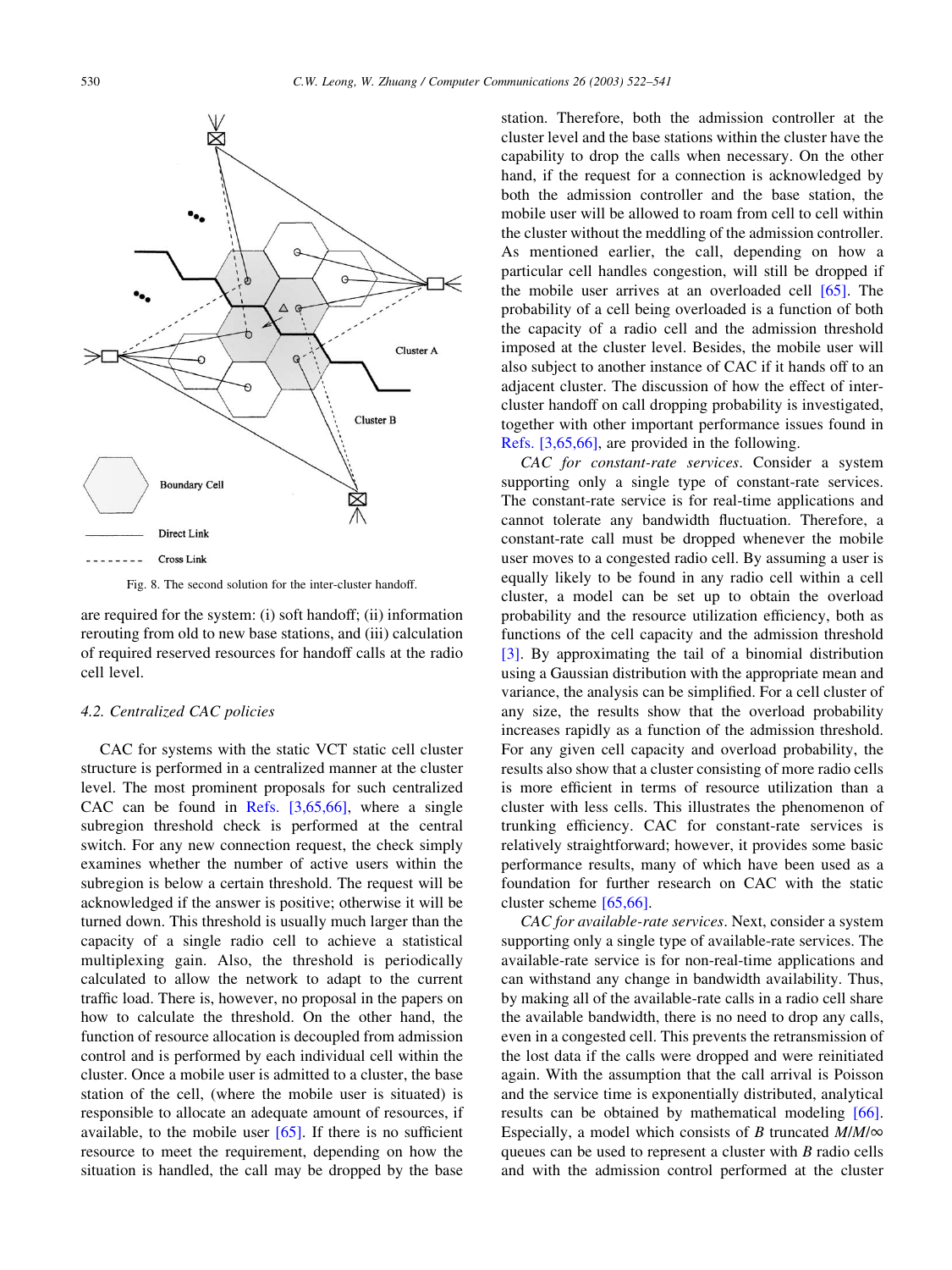level. The steady state probability of there being  $i$  mobile connections in any radio cell is then found, from which the probability of a bandwidth  $r$  being available to any mobile connections is calculated. This probabilistic information leads to the derivation of QoS measures, such as the overload probability of a radio cell,  $P_0$ , the probability of a mobile user receiving a bandwidth less than a minimum threshold  $(\tau_{\min})$ ,  $P[r < r_{\min}]$ , and the new call blocking probability. Results are obtained for the controlled system and are compared to the results for a system with no admission control. The comparison shows that both  $P_0$  and  $P[r \le r_{\min}]$  for the controlled system level off under heavy traffic load condition, while the same QoS measures for the uncontrolled system quickly approaches one when the traffic load increases. On the other hand, the new call blocking probability for the controlled system is acceptably low under most traffic conditions. The overall results show that the system is capable of maintaining a certain level of QoS for available-rate users.

CAC for constant-rate and available-rate services. To make the system model more realistic, both constant-rate and available-rate services should be supported [\[65\].](#page-19-0) In particular, consider a system accommodating a single type of constant-rate service together with a single type of available-rate service. The constant-rate service is for realtime connections and is called Class I service, while the available-rate service is for non-real-time connections and is called Class II service. Class I connections are allowed to use up to a total of  $C_I$  units of bandwidth in any radio cell within a cell cluster. Depending on the resource allocation scheme used, the total amount of bandwidth allocated to Class II connections,  $C_{II}$ , is different. How the value of  $C_{II}$  is determined will be clarified later. Both Class I and Class II new connections are subject to CAC at the cluster level. This is done by limiting the total numbers of Class I calls and Class II calls, respectively, to  $N_I$  and  $N_{II}$ . In addition, new and handoff Class I connections will be dropped if the mobile user is in a congested cell. By making all Class II connections share the resources available to them in a radio cell, Class II new and handoff connections do not have to be dropped, even in congested areas [\[66\]](#page-19-0). For the resource allocation schemes, three have been considered. The schemes are shown in [Fig. 9](#page-10-0) and are described below:

Complete partitioning  $(CP)$ —the radio cell capacity C is completely partitioned so that Class I connections can occupy up to  $C_I$  bandwidth units while Class II connections can occupy up to  $C_{II} = C - C_I$  bandwidth units.

Class I complete access (CA)—Class I connections can use up to the total cell capacity, which is  $C$  bandwidth units, with pre-emptive priority over Class II connections. At any given time, the Class II connections in the cell will use the remaining capacity not consumed by Class I connections.

Class I restricted access (RA)—Class I connections

can use at most  $C_I < C$  units of bandwidth with preemptive priority over Class II connections. Similar to the CA scheme, at any given time unused bandwidth is allocated to the Class II connections. On the other hand, unlike the CA scheme, Class I connections do not have access to all the resources in a radio cell.

For the CP scheme, the QoS measures for both Class I and Class II connections can be calculated independently of each other. For the CA and RA scheme, only the QoS measures for Class I connections can be calculated independently of Class II connections because of the preemptive property. To calculate the QoS measures for Class II connections, however, for both the CA and RA schemes, the amount of Class I traffic currently in the system has to be taken into account. In particular, the statistics for the leftover capacity by Class I calls are found out, from which the QoS measures for Class II calls can be derived. Numerical results show that although Class I connections have priority over Class II connections, the QoS level for Class II connections can be guaranteed under heavy traffic conditions. The results also show that, in terms of ensuring the QoS level for Class II calls, the RA scheme always outperforms the CP scheme and sometimes the CA scheme. This is because in the case of the CP scheme unused bandwidth by Class I calls is always wasted, and in the case of the CA scheme when the Class I traffic load is heavy, Class I calls occupy majority of the bandwidth most of the time, leaving only an imperceptible amount for Class II calls. By showing all the analytical results, some insight into how the multiplexing of both constant-rate and availablerate traffic can be done is provided in [Ref. \[65\]](#page-19-0).

CAC with inter-cluster handoffs. Besides multimedia traffic, the problem of inter-cluster handoff in the static cluster scheme also needs to be addressed. The investigation of inter-cluster handoff is done in [Ref. \[17\].](#page-18-0) In particular, an analytical model, which consists of two adjacent clusters as shown in [Fig. 10](#page-10-0), is used. Multiple constant-rate sources are considered and user mobility within each cluster is ignored. Poisson arrivals and exponential service times are assumed and the resultant Markov chain for the two clusters has, unfortunately, too many states. An approximate analysis is then used, in which the original Markov chain is decoupled into two dependent but smaller chains, one for each of the two clusters. An iterative procedure is then used to find the steady state probabilities of the chains, from which the handoff dropping probability can be calculated. The results show that user movements between adjacent clusters have a significant impact on the handoff dropping probability, reassuring the fact that mobility is an important factor to be considered in wireless communications.

#### 4.3. Summary

By using the static VCT static cluster scheme, CAC can be done in a centralized manner at the cluster level rather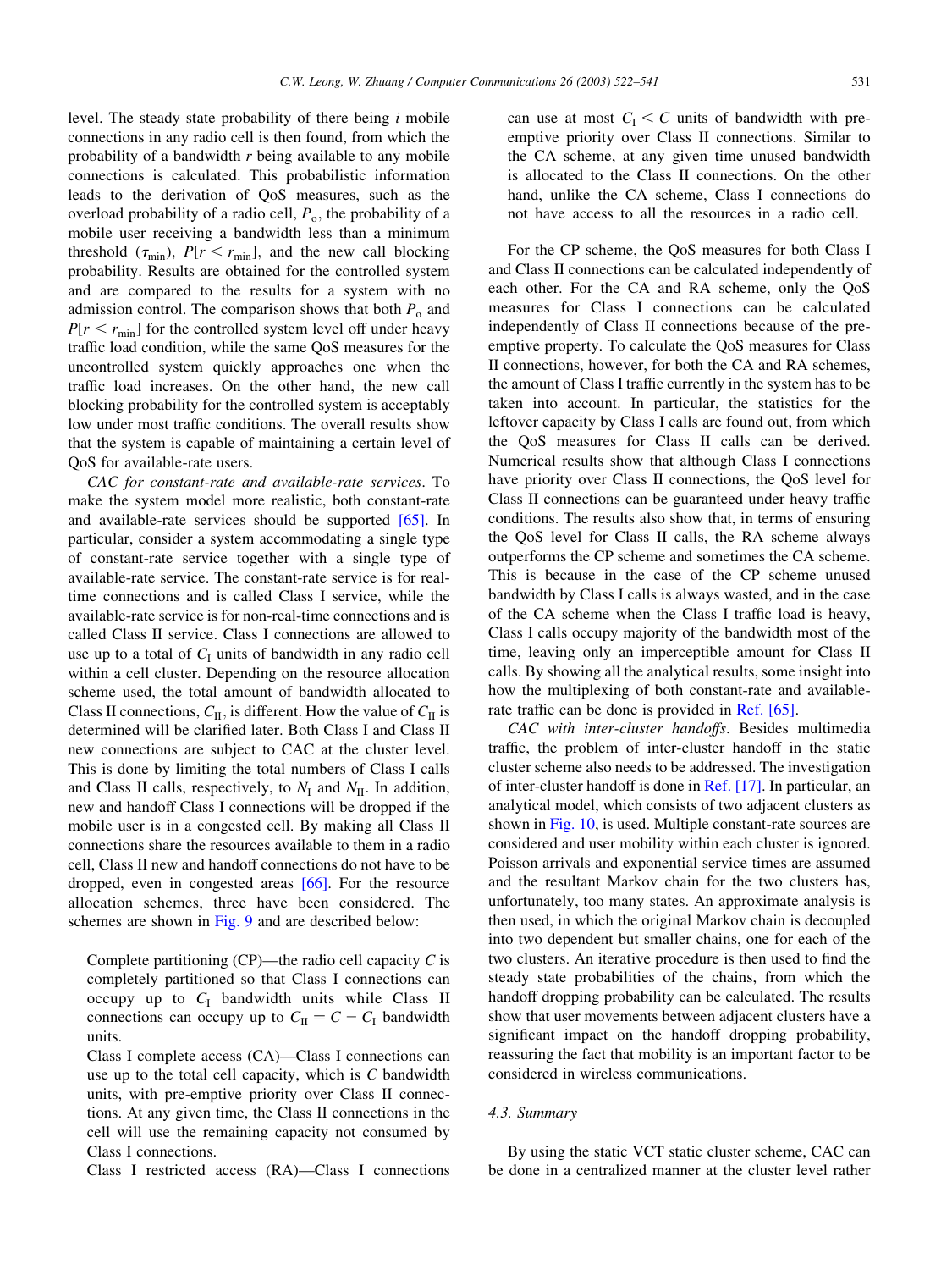<span id="page-10-0"></span>

Fig. 9. Three resource allocation schemes used in [Ref. \[65\]](#page-19-0).

than for each individual radio cell. The advantage of the centralized CAC approach is simplicity. Once a call is admitted to a subregion, the function of CAC does not have to be invoked again for the mobile user. This can significantly reduce the burden of the system if the number of wireless connections is large. The disadvantage of this approach is that no specific resources are reserved at the base station level for handoff calls. If the threshold is too large, QoS of the mobile users will be severely degraded due to excessive handoff dropping. Consequently, the problem of wireless handoff is not addressed.

#### 5. Distributed CAC with dynamic VCT dynamic cluster

#### 5.1. The dynamic VCT dynamic cluster structure

The work on CAC in [Refs. \[49,53,67,85\]](#page-18-0) will be examined together in this section, on the basis that the arrangements of the VCT and the cell cluster in these papers are similar to each other. In particular, the arrangement scheme used in these papers is different from the static scheme described in Section 4 in three aspects. First of all, in the dynamic scheme a VCT and a cell cluster is set up for every single mobile user admitted to the wireless network [\[53,85\].](#page-19-0) Secondly, the sizes of the VCT and the cell cluster are significantly smaller in the dynamic scheme than in the static scheme. Finally, the VCT and the cell cluster are always changing according to the movement of the mobile user [\[53,85\].](#page-19-0) Because of its dynamic nature, the VCT and the cell cluster used in this scheme are, respectively, called dynamic VCT and dynamic cluster.



Fig. 10. The model used to analyze the inter-cluster handoff.

The fundamental idea of a dynamic cluster comes from the fact that every mobile user with an active wireless connection exerts an influence on the cells in the vicinity of its present location and along its traveling direction [\[53,67,](#page-19-0) [85\].](#page-19-0) As an active mobile user moves to other cells, the region of influence also moves. Because the region of influence dynamically follows the movements of the mobile user like a shadow, the cells currently under the influence are said to form a dynamic cluster or shadow cluster [\[53\]](#page-19-0). An example of a dynamic cluster for an arbitrary mobile user is shown in Fig.  $11$ , where the level of influence is illustrated using different level of shade: the darker the cell the more influenced it is by the mobile user. The level of influence is strongest near the mobile user and fades away as a function of the distance from the mobile user and the mobile user's traveling direction. The darkness or the level of shade of a cell indicates how many resources should be reserved for that particular mobile user in case it hands off to that cell in the future [\[53,85\].](#page-19-0) The chunk of resources reserved for handoff mobile users is called guard bandwidth in [Ref. \[85\]](#page-19-0).

For a particular mobile user, the level of shade or the amount of bandwidth to be reserved in any cell within the dynamic cluster can be computed using the mobility information associated with that mobile user [\[53,67,85\]](#page-19-0). The mobility information can be estimated<sup>5</sup> by the current base station serving the mobile user and then forwarded to the corresponding cell, which then calculates the appropriate amount of bandwidth to be reserved in that cell. The setup of the dynamic VCT on top of the cells in a dynamic cluster allows efficient transmission of this mobility information through the wireline backbone. The same VCT also handles the proper reroutings of packets to and from the backbone once the mobile user hands off to a new cell [\[49,85\].](#page-18-0) Because the coverage area of the dynamic cluster follows the movement of the mobile user, the layout of the corresponding VCT needs to be constantly updated to ensure the proper connections between the cells within the new cluster [\[49,85\].](#page-18-0) The example in [Fig. 12](#page-11-0) shows how the corresponding VCT and the cluster evolve during the handoff of a mobile user. As illustrated in the figure, radio cells that are not in the new dynamic cluster must be deleted from the VCT to free any resources previously reserved for the mobile user, whereas those that become part of the new dynamic cluster must be appended to the VCT and given the appropriate mobility information to reserve bandwidth.

Depending on the size of the dynamic cluster and the amount of mobility information required to calculate the reserved bandwidth, the amount of information transferred from one base station to another may not be large. However, when all the mobile users in the system are taken into consideration, the situation can be different, and the amount of

 $5$  An efficiency way to estimate the mobility information for the dynamic scheme can be found in [Ref. \[55\],](#page-19-0) where a hierarchical location prediction scheme is proposed.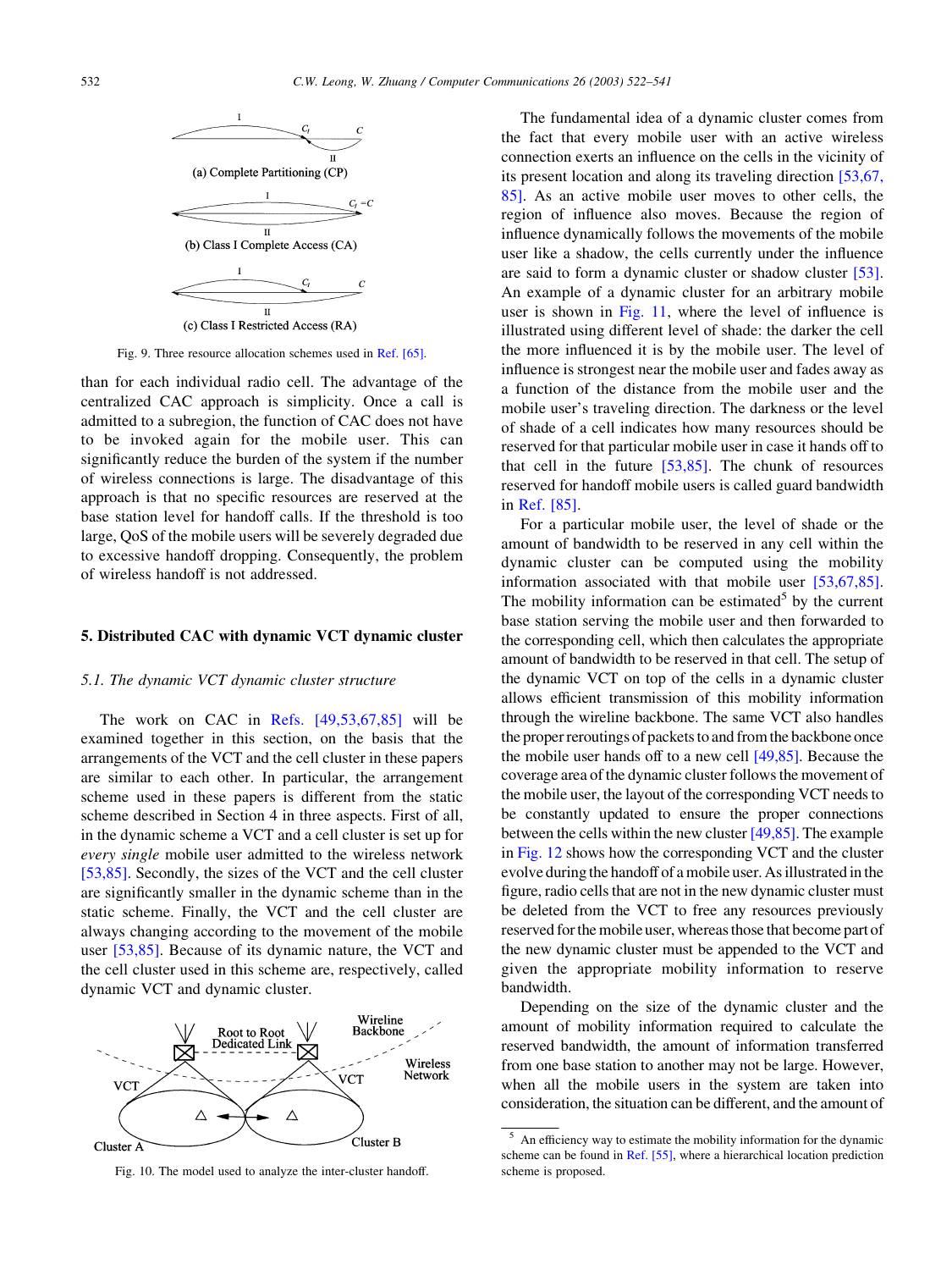<span id="page-11-0"></span>

mobility information transferred can be very large [\[53,85\]](#page-19-0). This cannot be ignored, especially in a congested network, where the transfer of an unnecessary amount of mobility information can further slow down other connections in the wireline backbone. Therefore, the size of the dynamic cluster and the way in which the reserved bandwidth is calculated must be chosen carefully to minimize the flow of mobility information between base stations.

## 5.2. Distributed CAC policies

With the help of the dynamic VCT and the dynamic cluster, CAC can be done in a distributed fashion by distributing the task to each base station within a subregion. In this case, each base station handles new and handoff call requests within the cell boundary. Because of the importance of handoff calls, exclusive resources are usually reserved for them. To calculate this amount accurately, each base station is allowed to exchange users' mobility information with others in the vicinity, possibly through the backbone, in order to predict how many handoff calls will occur. Consequently, the problem of wireless handoff is addressed, with a price on the complexity due to: (i) invocation of the CAC function for each handoff call, and (ii) communication overhead among the base stations. Unlike the centralized CAC, there have been many previous studies on the distributed CAC. This is because the modeling of a single test cell is, in most cases, simpler than that of a group of radio cells together as in the case of Fig. 11. An example of the dynamic or shadow cluster [\[53\]](#page-19-0). centralized CAC. The major advantage of distributed CAC



(a) Before Handoff

(b) After Handoff

Fig. 12. The dynamic VCT and the dynamic cluster before and after handoff.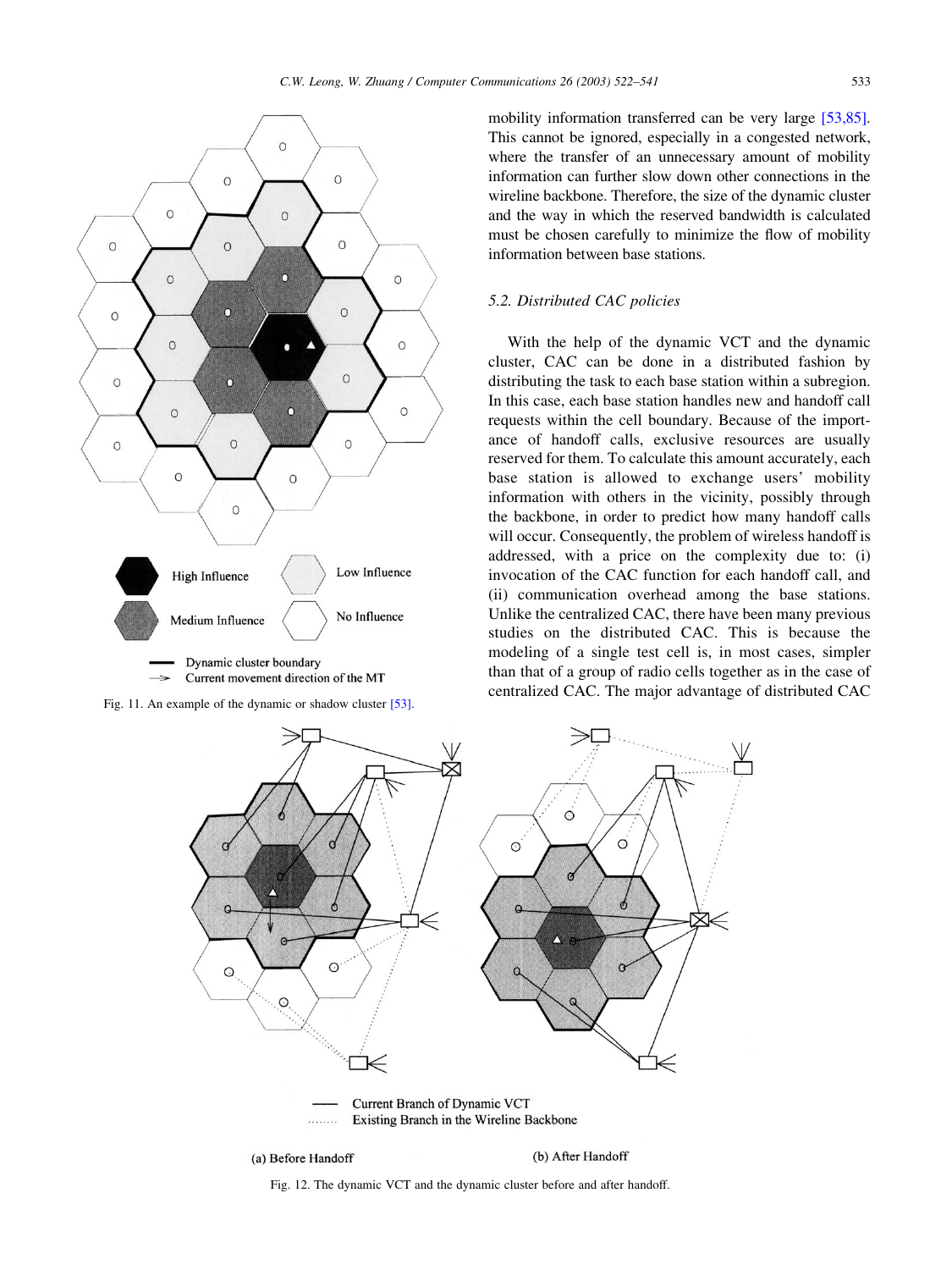is that each radio cell is capable of reserving resources for local handoff calls.

CAC for single type of constant-rate services. Consider a system supporting only a single type of constant-rate services with one and two-dimensional mobility models, respectively [\[67\].](#page-19-0) The one-dimensional model as shown in [Fig. 13](#page-13-0) corresponds to the highway scenario, whereas the two-dimensional one as shown in [Fig. 14](#page-13-0) corresponds to the normal street scene. The traffic pattern is assumed to be uniform and a mobile user is assumed to be equally likely to initiate a handoff to any of the adjacent cells. To determine whether to admit a mobile user or not, two criteria are used: (i) by accepting the new call the desired QoS of existing calls must be maintained; (ii) the system must provide the new call its desired QoS before and after it hands off to an adjacent cell. To evaluate the criteria, any base station has to be in constant communication with its neighboring base stations in order to exchange mobility information of the mobile users. Based on these criteria, the admission threshold for new calls in each radio cell under stationary traffic conditions can be found for any specified QoS level and traffic load. Simulation results show that the admission threshold obtained based on the criteria is better than other arbitrary values in the sense that the system has lower new call blocking probability under light traffic conditions and lower handoff call dropping probability under heavy traffic conditions.

CAC for multiple types of constant-rate services. In a system providing multiple types of constant-rate services, different criteria can be used to determine whether or not a mobile user should be admitted [\[53\]](#page-19-0). Two entities, the availability and survivability estimates, are defined, respectively, for each radio cell and mobile user in the system. The two estimates are functions of the mobility information of the mobile users, their desired QoS levels, and the capacity of the radio cells. Whether a mobile user is admitted to a radio cell or not depends on its survivability and the resource availability of the destined radio cell. The higher the survivability of a mobile user the higher the chance its QoS level can be maintained without affecting the QoS of others. On the other hand, the higher the availability estimate of a radio cell the more probable its capacity is available for future calls. By evaluating these two estimates each base station in the system performs its own admission control. Simulation results show that, when compared to a random admission strategy, where a mobile user is admitted to the system randomly, the proposed admission control can guarantee the desired level of QoS without indefinitely sacrificing the resource utilization.

The limited fractional guard channel policy (LFGCP). With both handoff calls and new calls, CAC should give a higher priority to handoff calls than that to new calls. The LFGCP is such a CAC policy [\[71\].](#page-19-0) This policy is originally proposed to work with a single type of traffic, and can be abbreviated as  $g_{T,M}^{\beta}$ , where *M* is the number of channels available in a radio cell,  $T \leq M$ ) is the number of occupied channels over which no new calls are accepted, and  $\beta$  is a constant denoting the probability of accepting a new call when the channel occupancy in the cell is  $T$ . Let  $i$  denote the current number of occupied channels. The policy can be summarized as: (1) a new call is always accepted if  $i < T$ , is accepted with probability  $\beta$  if  $i = T$ , and is always rejected if  $i > T$ , and (2) a handoff call is always accepted if  $i < M$ . The advantage of the LFGCP is that, given traffic conditions and constraints on the QoS requirements, the optimal parameters of the policy can be found easily. After QoS requirements are specified, the resource utilization of the system can be maximized by using the minimum amount of resources to satisfy those requirements. An algorithm called Min M is proposed to find the minimum value of  $M$  and the corresponding values of  $T$  and  $\beta$ , under a certain traffic conditions and constraints on QoS requirements.

CAC for constant-rate and available-rate services. The LFGCP can be extended to a system supporting both constant-rate and available-rate services [\[50\].](#page-19-0) The CAC policy consists of two LFGCPs, one for each type of traffic. The mobility model consists of a single test cell, characterized by a new call arrival rate, a lumped handoff arrival rate and a service rate for each type of traffic. The RA scheme shown in Fig.  $9(c)$  is used for resource allocation. The real-time constant-rate traffic has pre-emptive priority over the non-real-time available-rate traffic, and can occupy up to  $C_I$  out of the total capacity. The leftover resources in the test cell are equally shared among all the admitted available-rate users. The amount of resources received by each available-rate user is therefore random. Because the amount of resources received by an available-rate user varies, there is a chance that this amount drops to a critical level below which a connection will suffer severe quality degradation. This phenomenon is called overload. Thus, in addition to the new call blocking and handoff call dropping probabilities for both types of calls, the overload probability is a QoS measure for the admitted available-rate users. Given certain QoS requirements for both types of calls and the total capacity  $C$  of the radio cell, the minimum value of  $C<sub>I</sub>$  required can be calculated. A minimum value is optimal in the sense that no resource is wasted. In particular, an algorithm called Min M\_2 is proposed that can find the optimal parameters for the two LFGCPs. Numerical results show that the new call blocking and handoff call dropping probabilities for both types of calls can be maintained below the required upper bounds under all traffic conditions considered.

# 5.3. Soft QoS and adaptive CAC policies

CAC policies are usually designed to achieve the optimal performance for a target traffic condition. If the actual traffic condition deviates from the target one, the policies may result in dissatisfactory service quality or under-utilized resources. One solution to the problem is to make the CAC adaptive to changes in the environment. Furthermore, soft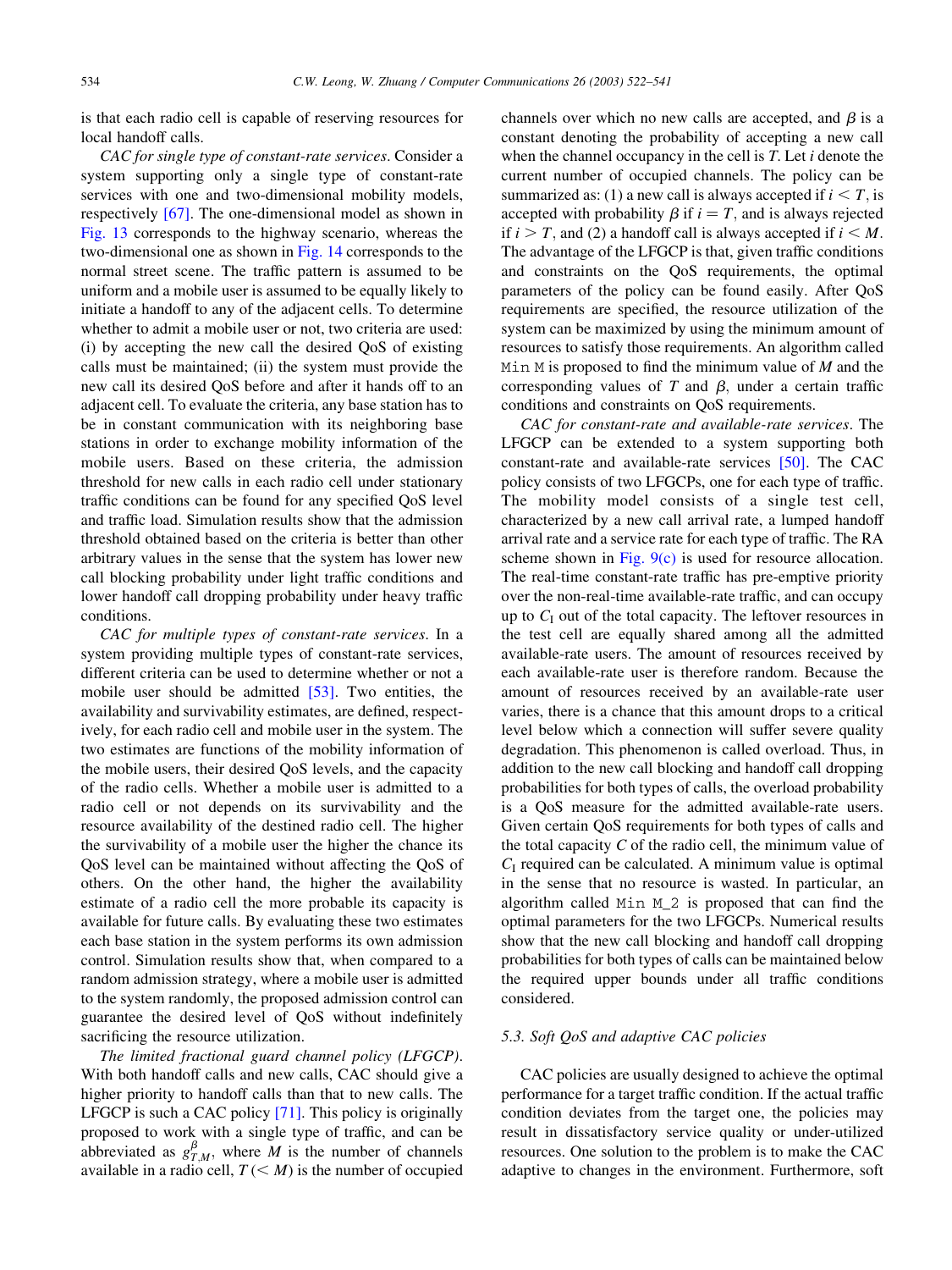<span id="page-13-0"></span>

Fig. 13. One-dimensional mobility model (VCT and shadows not shown).

QoS can be incorporated with adaptive CAC to make a compromise among various QoS requirements of multimedia traffic in a wireless environment. The idea of soft QoS was first introduced in [Ref. \[85\]](#page-19-0), where the relaxed QoS for handoff users was suggested to allow more users into the system. An idea similar to soft QoS was pursued in [Ref. \[49\]](#page-18-0), where an adaptive CAC policy was devised, allowing users to sacrifice their bandwidth requirements in order to enjoy a lower handoff call dropping probability. Effectiveness of soft QoS and adaptive CAC for a system with both voice and data traffic is demonstrated numerically in [Refs. \[51,52\]](#page-19-0).

CAC adapted to traffic load. Consider a system with one type of constant-rate traffic, where mobility information of the mobile users residing in a radio cell is passed to all its surrounding cells. At any particular cell, the instantaneous handoff arrival rate is estimated from the mobility information, which the cell receives from its immediate neighbors. The instantaneous handoff arrival rate can then be used to calculate the amount of guard bandwidth reserved for handoff calls [\[85\].](#page-19-0) This mobility information is constantly updated, so that the amount of guard bandwidth required adapts to the current needs of the system. Simulation results show that the adaptive policy works better than the traditional non-adaptive one under both stationary and non-stationary traffic load conditions. Soft QoS can be introduced by slightly raising the upper bound requirement for the handoff blocking probability. To maintain a certain level of handoff blocking probability



Fig. 14. Two-dimensional mobility model (VCT and shadows not shown).

requires guard bandwidth to be set aside for handoff calls, reducing the resource utilization. By slightly relaxing this requirement, resource utilization will not be sacrificed indefinitely. Let  $\eta_n$  and  $\eta_h$ , both not less than unity, be the factors of increase over the original target QoS requirements for new call blocking and handoff call dropping probabilities, respectively. In general, the utilization efficiency increases as  $\eta_n$  and/or  $\eta_h$  increases. However, there should be upper bound values for  $\eta_h$  and  $\eta_n$ ; otherwise the purpose of having soft QoS becomes fallacious. Numerical results demonstrate that resource utilization efficiency can be easily increased by 10% with soft QoS. For example, for  $\eta_n = 5$ and  $\eta_h = 4$ , a gain of 11.19% in resource utilization can be achieved [\[51\].](#page-19-0)

CAC adapted to channel resource fluctuation. In addition to the traffic load adaptation, a CAC policy can be adaptive to the fluctuation of channel resources [\[49\]](#page-18-0). Consider a new type of service called the adaptive reserved service. Connections requesting this type of service are required to have a flexible QoS requirement, which can be specified in terms of two vectors: the throughput window  $(b_{\min}, b_{\max})$ and the quality variation window  $(q_{min}, q_{max})$ . The quality of an adaptive reserved connection lies between  $q_{\text{max}}$  and  $q_{\text{min}}$ and is determined by the amount of bandwidth it receives from the system. The connection will be dropped only when the bandwidth it receives is below  $b_{\text{min}}$ . The maximum amount of bandwidth that a connection ever needs is  $b_{\text{max}}$ . The admission policy, depending on the current traffic load and channel conditions, may assign a bandwidth anywhere from  $b_{\text{min}}$  to  $b_{\text{max}}$  to an admitted mobile user. Once admitted, the mobile user may either renegotiate with or be required by the system to upgrade or downgrade its bandwidth. The QoS requirement of an adaptive reserved connection is flexible in the sense that the connection can tolerate different QoS levels ([Fig. 15](#page-14-0)). As a result, a mobile user asking for the adaptive reserved service will have a smaller chance of being dropped than a mobile user asking for other types of services. The lower dropping probability will result in a larger number of users that can be supported by the system, which in turn translates into higher utilization of system resources. With the new service type, the adaptive policy is based on a bandwidth segregation scheme, which strategically divides the total capacity of a radio cell into different portions. The scheme is shown in [Fig. 16](#page-14-0), where  $C$ represents the total capacity of a radio cell. The bandwidth currently being used is denoted by  $C<sub>u</sub>(t)$ . The unused capacity is divided into the primary portion and the secondary portion. The former can be used for all kinds of calls while the latter is reserved for handoff calls and call upgrades only. At each base station, the amount of secondary bandwidth,  $C_2(t)$ , is estimated periodically and the estimation is based on two factors: (i) the expected demand on bandwidth by possible handoff calls from adjacent radio cells; and (ii) the expected demand on bandwidth by possible upgrade requests from its own mobile users. Once  $C_2(t)$  is determined, the adaptive policy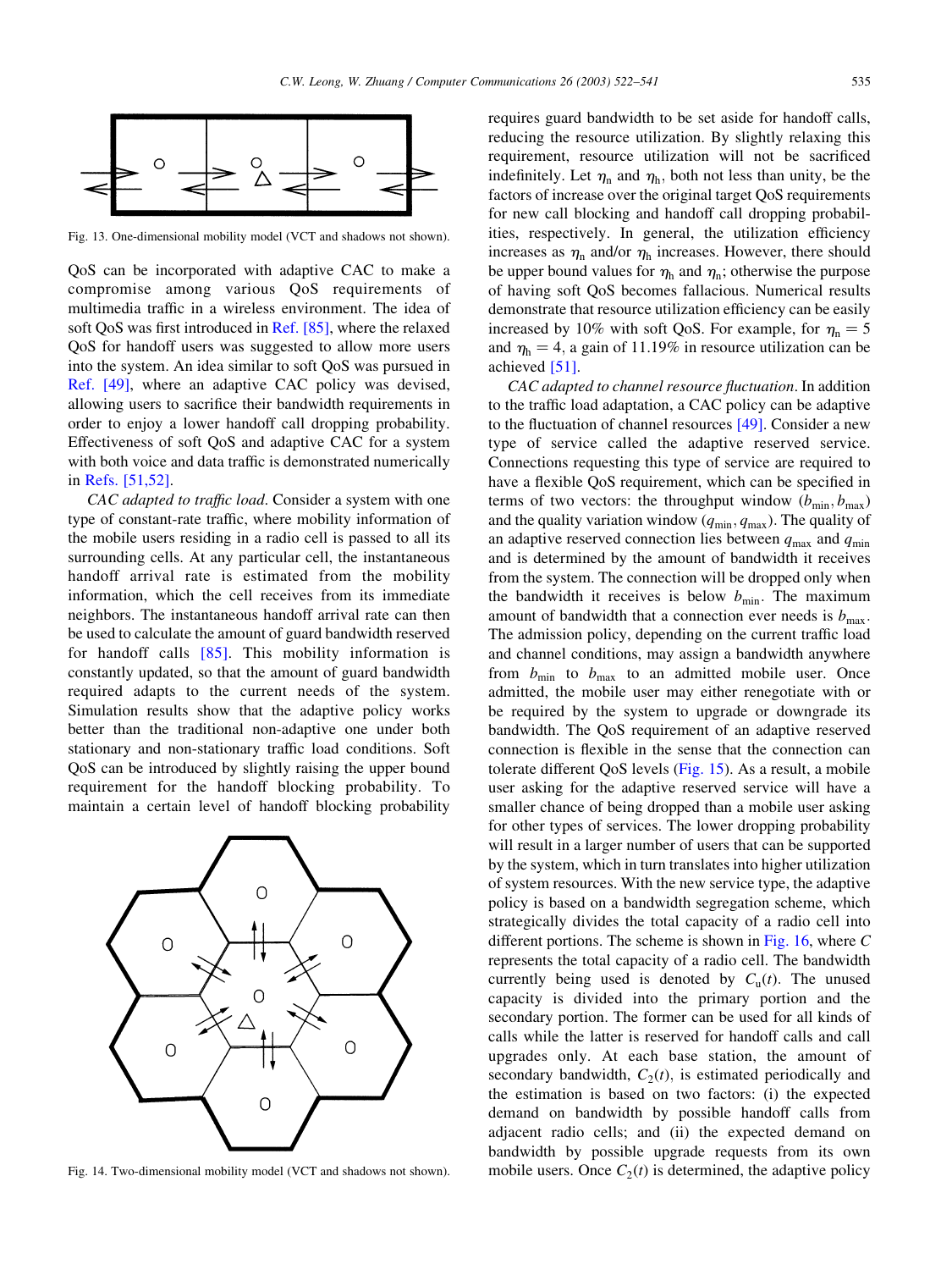<span id="page-14-0"></span>

Fig. 15. QB plots for four different adaptive reserved connections [\[49\].](#page-18-0)

accepts a new call only if  $C_1(t)$ , which is equal to  $C$  –  $C<sub>u</sub>(t) - C<sub>2</sub>(t)$ , is larger than the minimum bandwidth requirement,  $q_{\text{min}}$ , of the new call request. Simulation results show that, when compared to a non-adaptive guard bandwidth policy, the adaptive one has a lower new call blocking probability for light traffic conditions and a lower handoff call dropping probability for heavy traffic conditions. The former translates into a higher utilization of network resources, whereas the latter construes into better provision of QoS to the admitted users.

CAC with both load adaptation and bandwidth allocation adjustment. Consider a system supporting both constant-rate and available-rate traffic. A CAC policy consisting of two correlated LFGCPs for voice and data users, respectively, can be used [\[51,52\].](#page-19-0) The traffic model for voice and data users under the control of the CAC policy is described by a two-dimensional Markov chain. The parameters of the policy can be determined using two adaptive approaches: (i) load adaptation and (ii) bandwidth allocation adjustment. In load adaptation, factors related to the traffic load are periodically monitored. If a significant change is detected, the procedure to find the new parameters of the CAC policy is re-executed. Due to scarce wireless spectrum and expected high number of subscribers in the

| used                  | unused                                   |                                           |
|-----------------------|------------------------------------------|-------------------------------------------|
|                       | primary                                  | secondary                                 |
|                       | New Calls, Handoff<br>Calls and Upgrades | Handoff Calls and<br><b>Upgrades Only</b> |
| $C_{\rm u}^{\rm (t)}$ | $C_1(t)$                                 | $C_2(t)$                                  |
|                       | C                                        |                                           |

Fig. 16. The bandwidth segregation scheme.

future PCS, load adaptation alone may not be able to simultaneously deliver satisfactory services to both voice and data users. For example, when the traffic load of voice users becomes very large, the resources left for data users starts to decrease and eventually either (i) delay suffered by data users becomes completely intolerable if the same number of data users are supported, or (ii) the new call blocking probability has to be increased if the number of data users allowed into the system is reduced. The second scenario also leads to lower throughput and reduced resource utilization for the system. This problem can be mitigated by bandwidth allocation adjustment, which evolves from the fact that voice calls can tolerate a certain amount of reduction in transmission rate or capacity before their quality drops to an unacceptable level. When traffic load increases, it may be possible to take a small amount of resources from the users already in the system and use the aggregate to compensate for the extra demand. This can be done so long as the degradation in service quality caused by the reduced resource allocated to each admitted user is tolerable. Numerical results demonstrate that the bandwidth adjustment can be used together with load adaptation to achieve simultaneous QoS provisioning to multimedia traffic and to improve the efficiency of utilizing resources. Another use of soft QoS can be introduced in the multimedia environment, where each type of traffic has its own QoS requirements. Introducing soft QoS to some of the traffic types allows the requirements for other traffic easier to be met. For example, soft QoS can be applied to constant-rate traffic in the CAC policy in order to reduce the overload probability of available-rate users. When the frequency of overload is decreased, more resources are allocated to available-rate users and therefore the overall traffic throughput in the system is increased. Numerical results presented in [Ref. \[51\]](#page-19-0) demonstrate that introducing soft QoS to constant-rate calls in the CAC policy can improve the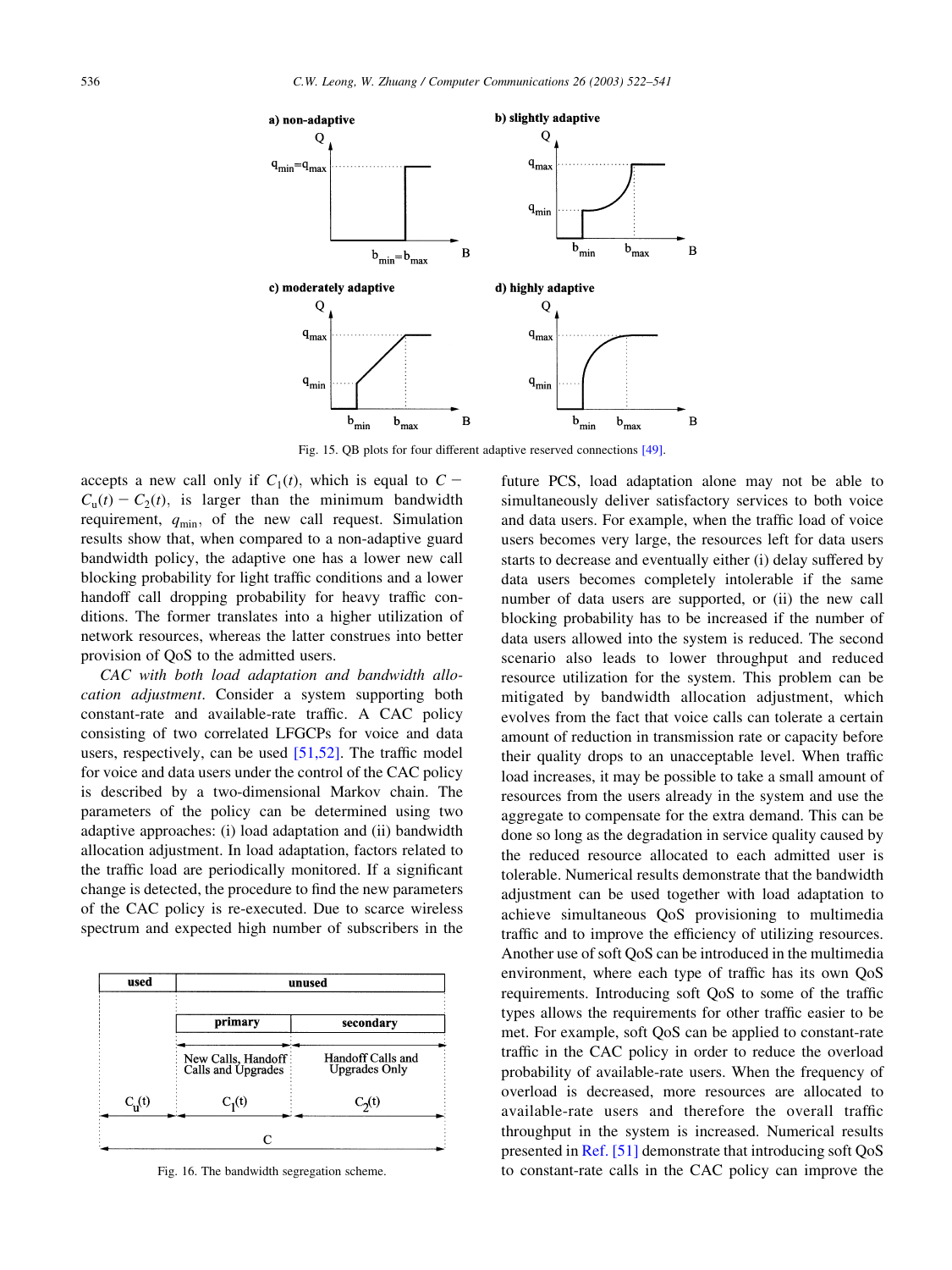overload probability and thus the throughput for availablerate calls.

#### 5.4. Summary

The dynamic VCT dynamic cluster scheme allows the CAC to be done in a decentralized fashion. The CAC process requires the efficient exchanges of mobility information between radio cells and the accurate estimation of future resources required by a mobile user. Once the resource estimation is done, individual cell can predict future demands, reserve bandwidth accordingly, and admit only those mobile users that can be supported adequately. As the radio spectrum is very limited, the objective of CAC is to achieve high radio resource utilization and, at the same time, to ensure QoS satisfaction to multimedia mobile users. Due to the dynamic nature of multimedia traffic and the characteristics of a wireless mobile environment, the available resources in a base station can change dramatically as a mobile user enters or leaves the cell coverage area. As a result, simultaneously providing consistent QoS satisfaction to mobile connections with heterogeneous requirements and achieving maximal utilization of system resources are not realistic. Certain compromise between the two objectives has to be made. Adaptive CAC with soft QoS is one approach to make a good compromise.

## 6. Wireless/IP interworking

The pervasiveness of the Internet and the flexibility of the wireless communication network to support user roaming make 'interworking' of these two information transport platforms imperative for the support of multimedia services between remotely located mobile users. By design, the Internet only offers best effort service for fixed users, while the wireless environment supports user mobility and is prone to noise and interference. The interworking of these two communications subnets for end-to-end QoS provisioning presents a new set of challenges.

#### 6.1. CAC in DiffServ networks

The classic best-effort Internet is evolving into a versatile network that can provide various multimedia real-time services in addition to the traditional data services, and can provision certain QoS guarantee to different Internet applications. Architectural frameworks for supporting DiffServ-based end-to-end QoS in the Internet, assuming underlying multiprotocol label switching (MPLS)-based explicit routed paths, are proposed in [Refs. \[20,82\]](#page-18-0).

A simple and efficient approach to differentiate services is to use a set of buffers served with priorities. There are two levels of priority. One is the inter-buffer priority, where each class of traffic with a certain QoS requirement enters a separate buffer granted a certain priority, and the traffic in a

buffer of higher priority is served before that of lower priority. Typically in a DiffServ core router, the buffer with the highest priority is used to serve the traffic for the premium service [\[42\]](#page-18-0) to guarantee its low loss, low delay and low jitter; another buffer with the secondly high priority is used for the assured service [\[38\];](#page-18-0) the third buffer with the lowest priority can be used to serve the best-effort traffic. The other level of priority, intra-buffer priority, is to serve traffic with a partitioned buffer [\[48\],](#page-18-0) which provides different loss priorities while keeping the order of packets from the same microflow. In the DiffServ model, the buffer for the assured service is usually a partitioned buffer, which allows the in profile traffic to use the whole buffer and the out profile traffic to use only part of the buffer. Thus, the out traffic always suffers a higher loss probability than the in traffic. In the performance analysis and capacity planning of such a multiclass multipriority DiffServ network, the priority structure should be considered.

The concept of effective bandwidth has provided a useful practical framework for CAC and capacity planning [\[10,30,](#page-18-0) [46\].](#page-18-0) Given the traffic characteristics of a source, the effective bandwidth is the minimum link capacity required for the source under QoS constraint. For example, for realtime services, the peak rate of a source can be used as the effective bandwidth to achieve the premium service; for assured services of non-real-time traffic with packet loss requirements, the minimal channel capacity obtained from the buffer partitioning optimization can be used as the effective bandwidth. In [Ref. \[18\]](#page-18-0), admission control at the flow level for QoS support is investigated based on the effective bandwidth concept. Buffer partitioning techniques are proposed to dynamically adjust the buffer partition thresholds according to the input traffic, in order to minimize the link capacity required. With the dynamic buffer partitioning, the admitted sources can be served with QoS guarantee. Numerical studies demonstrate that the effective bandwidth can be used for admission control in an additive way for heterogeneous multiclass Markovian sources.

#### 6.2. CAC in mobile Internet

Provision of various real-time multimedia services to mobile users is the main objective of the next-generation wireless networks, which will be IP based and are expected to interwork with the Internet backbone seamlessly [\[12\]](#page-18-0). The establishment of such wireless mobile Internet is technically very challenging. Two major tasks are the support of fast handoff and the provision of QoS guarantee over IP-based wireless access networks.

The next-generation wireless networks will adopt micro/picocellular architectures for various advantages including higher data throughput, greater frequency reuse, location information with finer granularity. In this environment, the handoff rate grows rapidly and fast handoff support is essential. Especially for real-time traffic, the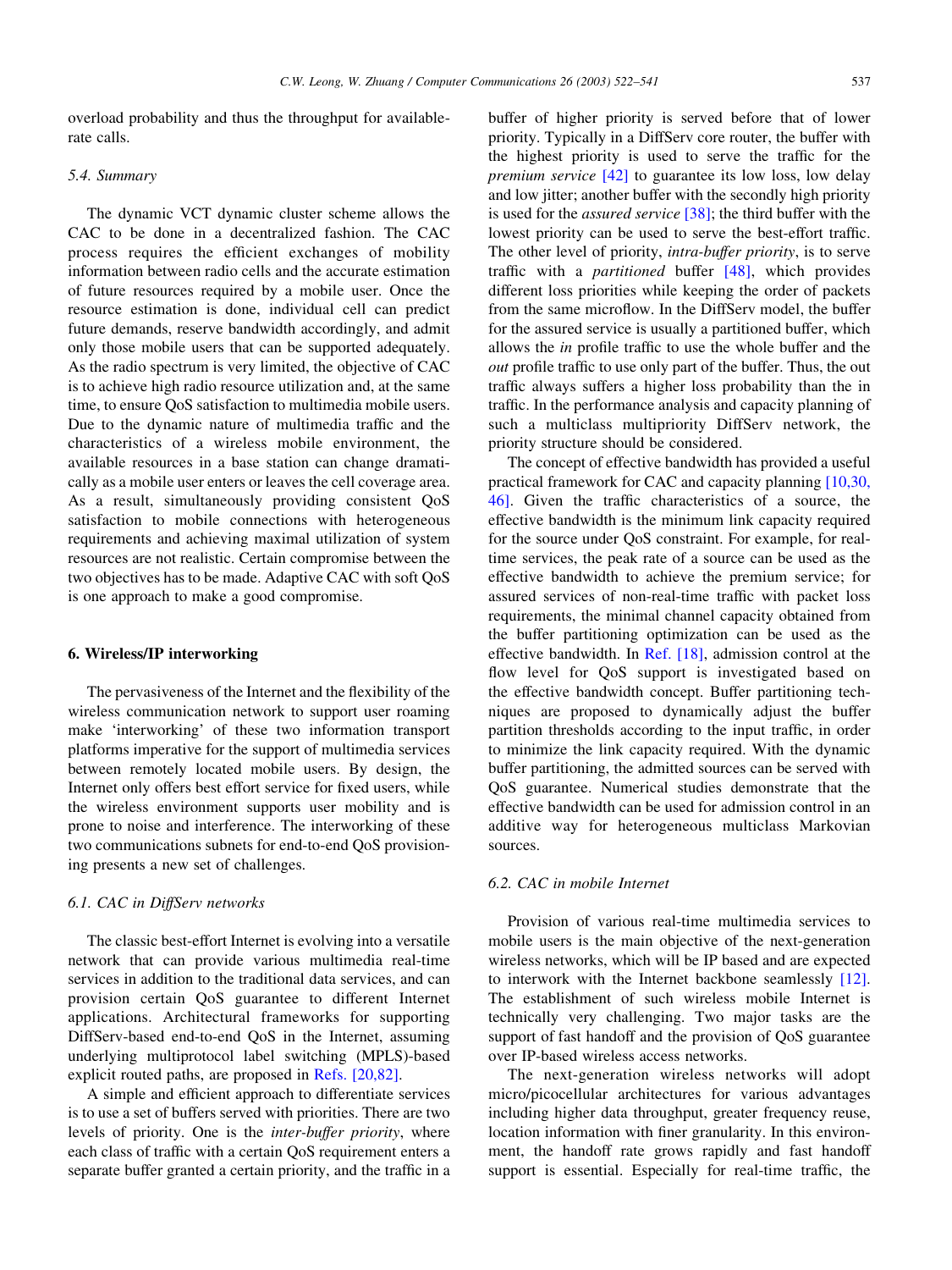handoff call processing should be fast enough to avoid high loss of delay sensitive packets. To achieve fast handoff requires both a fast location/mobility update scheme and a fast resource allocation scheme. The popular scheme for fast location update is a registration-domain-based architecture, which basically is a cell-cluster based architecture. The radio cells (or the related base stations) in a geographic area are organized into a registration domain (e.g. a cellular IP network in the cellular IP scheme [\[15\]](#page-18-0), a foreign domain in the HAWAII approach [\[72\],](#page-19-0) and a foreign network in the TeleMIP architecture [\[24\]\)](#page-18-0), and the domain connects to the Internet through a gateway [\[15\]](#page-18-0) (a foreign root router [\[72\]](#page-19-0), or a mobility agent  $[24]$ ). When a mobile host  $(MH)<sup>6</sup>$  moves into a registration domain for the first time, it will register the new care-of-address (the address of the gateway) to its home agent. While it migrates within the domain, the mobility updates messages will only be sent to the gateway, without registration with the home agent, which often locates far away.

Consider a registration-domain-based mobility manage-ment architecture as illustrated in [Fig. 17](#page-17-0) [\[19\]](#page-18-0), where DiffServ is used to provision QoS. All the registration domains are DiffServ administrative domains in which all the routers are DiffServ IP routers. The gateway and base stations are edge routers, and they are connected through core routers. The gateway is the interface connecting to the DiffServ Internet backbone, where a service level agreements (SLA) is negotiated to specify the resources allocated by the Internet service provider to serve the aggregate traffic flowing from/into the gateway. Consider wireless links as bottleneck links in the domain and the SLA is negotiated mainly based on the wireless resource availability. The gateway conditions the aggregate traffic for each class according to the SLA resource commitments. The base stations provide MHs the access points to the Internet, and perform per-flow traffic conditioning and marking when data flow in the uplink direction. All the base stations in the same registration domain are connected to the same gateway router. All DiffServ routers use three separate queues to provide the premium service, the assured service and the best-effort service, respectively. The three buffers are served under priority scheduling or weighted fair queue (WFQ) scheduling. The traffic classes provided by the nextgeneration wireless networks can be mapped to these three DiffServ classes. For example, in a Universal Mobile Telecommunications System (UMTS) wireless network [\[25\]](#page-18-0), the conversational class and the streaming class can be mapped to the premium service and the assured service, respectively, while the interactive class or the background traffic can be mapped to the best effort class. A bandwidth broker in the gateway router is responsible for the resource allocation and CAC over the DiffServ registration domain.

Using the effective bandwidth to characterize both the traffic characteristics and the QoS requirements, the resource commitments specified in the SLA can then be represented in terms of how many calls for each class are allowed in the registration domain. As a result, the admission control procedure is straightforward: whenever a new MH requests admission to a registration domain, the bandwidth broker determines whether to admit or reject the new call, based on the number of the calls currently in service and the SLA allocation for the service class to which the new call subscribes. The new call has to be blocked if all the SLA allocation has been occupied. This procedure requires very simple communications between the edge router (the base station) and the bandwidth broker (in the gateway router) and can be executed very fast. Furthermore, once an MH is admitted to a registration domain, it can hand off to other cells within the domain without the involvement of further CAC in the bandwidth broker. Such a simple resource allocation scheme in fact implies a very complicated design problem. The number of base stations in a domain, the resources allocated to each service class in each base station, and the resource commitment in the SLA should be determined carefully so that the new-call blocking and handoff dropping probabilities are reasonably low, while considering the traffic load in the registration domain, the mobility information and the call duration statistics. This design problem can be solved using the approaches discussed in Section 4. For example, for the situations that the interval between call arrivals, cell residence time and call duration are independently and exponentially distributed, the method presented in [Ref. \[66\]](#page-19-0) can be used. To further decrease the handoff dropping probability, the guard channel scheme [\[85\]](#page-19-0) can be used to reserve a fixed percentage of each base station's resources for handoff calls [\[20\]](#page-18-0).

#### 6.3. Summary

As the third generation (and beyond) wireless systems will employ packet switching in an all-IP infrastructure, CAC in wireless and wireline IP interworking is a new but important research area. In addition to the challenges introduced by the wireless domain, the connectionless nature of IP networks makes it difficult to guarantee QoS and to implement CAC. With the infrastructure of IntServ/RSVP or DiffServ based on MPLS for a pathoriented environment, CAC at the flow level can be implemented at edge routers to avoid network congestion.

## 7. Conclusions

Interconnection of the wireless and wireline domains using VCTs and cell clusters is geared to the solution of wireline handoff. This particular advantage comes from the fact that the major access point to the wireline backbone is fixed, making an end-to-end connection easier to maintain.

<sup>6</sup> In mobile IP, the term MH is often used instead of mobile terminal or mobile user.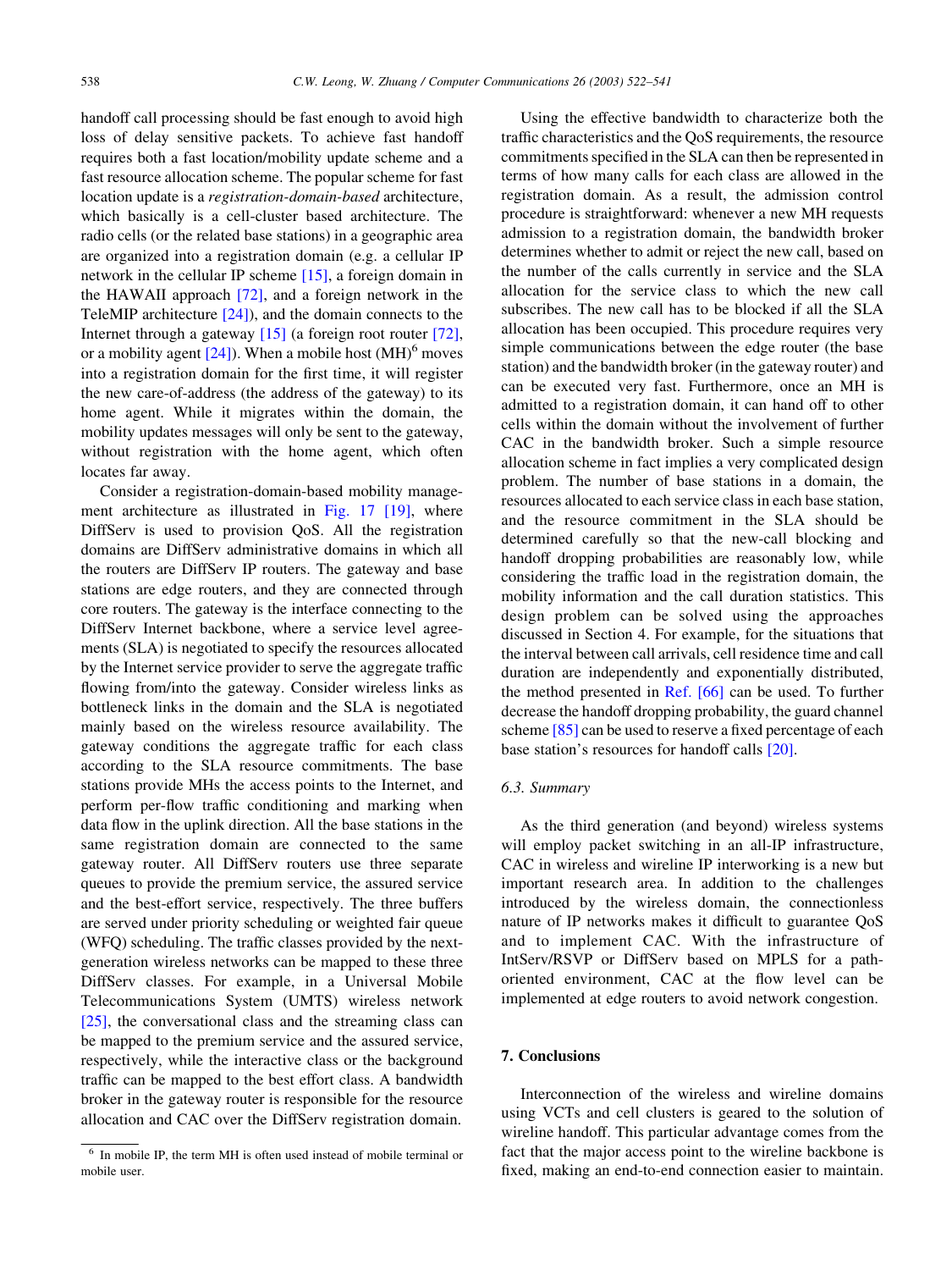<span id="page-17-0"></span>

Fig. 17. A conceptual model of DiffServ registration-domain-based wireless network architecture.

According to the resource arrangement scheme used, the interconnection structure can be divided into two categories: the static VCT static cluster scheme and the dynamic VCT dynamic cluster scheme.

The works on CAC for the wireless and combined wireless/wireline domain are reviewed for each of the interconnection structure category. The static scheme allows the CAC to be done in a centralized fashion. Especially, radio cells are put into groups called static clusters and admission decision is done at the cluster level, rather than at the individual cell level. In contrast, the dynamic scheme allows CAC to be done in a decentralized manner. In particular, each radio cell is completely in control of its own resources and is allowed to make decision on whether or not to admit a particular mobile user. Compared to the dynamic scheme, the static scheme allows mobility information within a cluster to be partially ignored, which results in a simpler mobility model for the system. Moreover, the statistical multiplexing spawned within the static cluster increases network efficiency. On the other hand, the dynamic scheme allows the use of a more general mobility model to be applied to the system. The mobility model usually includes a small number of radio cells surrounding a center core, which consists of a single radio cell. By using this model, the dependence between radio cells that are far away can be neglected. This allows the same model to be applied to almost anywhere within the system, except in the boundary of the coverage area. Also, the more general model expedites future analyses when reconfiguration of the network is required. Consequently, both centralized CAC and distributed CAC approaches have their pros and cons.

In addition to what have been done on CAC, there are other aspects that must be looked at before the picture of CAC in the PCS is complete. For the static scheme, adaptive CAC, CAC that can handles variable-rate sources, and CAC based on both wireless and wireline resource availability should be investigated. For the dynamic scheme, CAC that can handle truly multimedia traffic should be studied. Also, most of the CAC policies proposed are not optimal. Optimization of a particular policy in terms of resource utilization with constraints on QoS requirements enhances the performance of the network. Optimization of network resources have been investigated for the wireline networks [\[31,32,35,62,63,75,76\]](#page-18-0) and for the wireless networks [\[8,59,](#page-18-0)] [71,84\]](#page-18-0). Most of the problems are formulated in standard forms and can be solved by using software packages. The application of these optimization approaches to enhance the CAC policies for the PCS, which includes both wireline and wireless networks, should be explored in the near future. Finally, research efforts should be devoted to the application of the CAC strategies to future multimedia wideband CDMA wireless systems [\[41,57,58\],](#page-18-0) interworking with the Internet [\[19\],](#page-18-0) taking into account practical traffic models for packetized data applications [\[23,69\]](#page-18-0) and asymmetric traffic loads between the uplink and downlink [\[43\].](#page-18-0)

#### Acknowledgements

This work was partially supported by Communications and Information Technology Ontario (CITO) and by Natural Sciences and Engineering Research Council of Canada (NSERC).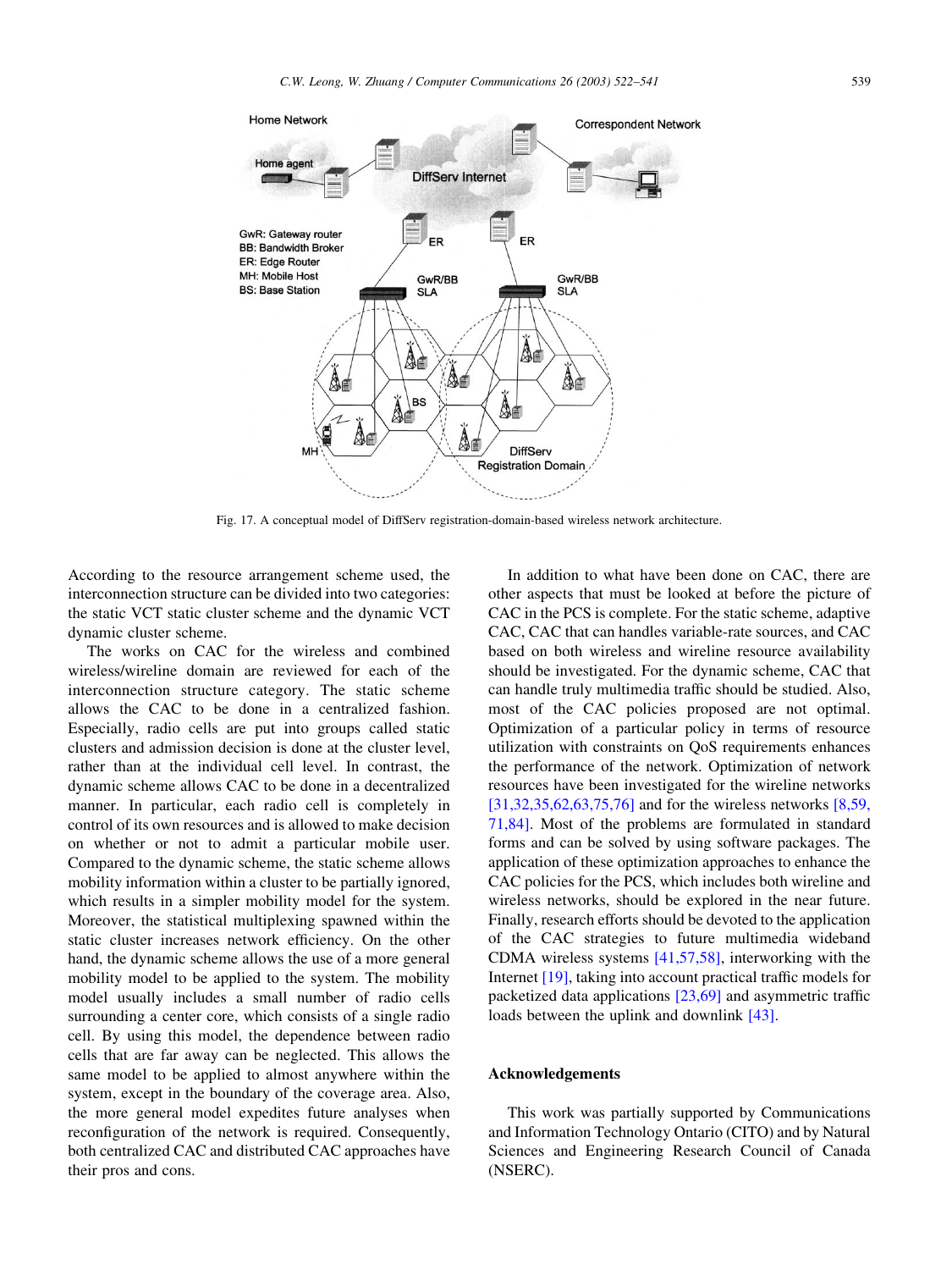#### <span id="page-18-0"></span>References

- [1] A. Acampora, Wireless ATM: a perspective on issues and prospects, IEEE Pers. Commun. 3 (1996) 8–17.
- [2] A. Acampora, M. Naghshineh, Control and quality-of-service provisioning in high-speed microcellular networks, IEEE Pers. Commun. 1 (1994) 36–43. 2nd Quarter.
- [3] A. Acampora, M. Naghshineh, An architecture and methodology for mobile-executed handoff in cellular ATM networks, IEEE J. Select. Areas Commun. 12 (1994) 1365–1375.
- [4] P. Agrawal, E. Hyden, P. Krzyzanowski, P. Mishra, M. Srivastava, J. Trotter, SWAN: a mobile multimedia wireless network, IEEE Pers. Commun. 3 (1996) 18–33.
- [5] A. Alwan, R. Bagrodia, N. Bambos, M. Gerla, L. Kleinrock, J. Short, J. Villasenor, Adaptive mobile multimedia networks, IEEE Pers. Commun. 3 (1996) 34–51.
- [6] G. Armitage, MPLS: the magic behind the myths, IEEE Commun. Mag. 38 (1) (2000) 124–131.
- [7] K. Asatani, S. Nogami, Trends in standardization on multimedia communications, IEEE Commun. Mag. 35 (1997) 112–116.
- [8] M. Asawa, W. Stark, Optimal scheduling of handoffs in cellular networks, IEEE/ACM Trans. Networking 4 (1996) 428–441.
- [9] E. Ayanoglu, K. Eng, M. Karol, Wireless ATM: limits, challenges and proposals, IEEE Pers. Commun. 3 (1996) 18–34.
- [10] A.W. Berger, W. Whitt, Effective bandwidths with priorities, IEEE/ ACM Trans. Networking 6 (4) (1998) 447–460.
- [11] Y. Bernet, The complementary roles of RSVP and differentiated services in the full-service QoS network, IEEE Commun. Mag. 38 (2) (2000) 154–162.
- [12] L. Bos, S. Leroy, Toward an all-IP-based UMTS system architecture, IEEE Networks 15 (1) (2001) 36–45.
- [13] J. Burgin, Dynamic capacity management in the BISDN, Int. J. Digit. Anal. Commun. Syst. 3 (1990) 161–165.
- [14] S. Bush, S. Jagannath, R. Sanchez, J. Evans, V. Frost, G. Minden, K. Shanmugan, A control and management network for wireless ATM systems, Wireless Networks 3 (1997) 267–283.
- [15] A.T. Campbell, J. Gomez, S. Kim, A.G. Valko, C.-Y. Wan, Z.R. Turanyi, Design, implementation and evaluation of cellular IP, IEEE Pers. Commun. 7 (4) (2000) 42–49.
- [16] J. Causey, H. Kim, Comparison of admission control schemes in ATM networks, Int. J. Commun. Syst. 8 (1995) 165–184.
- [17] C. Chao, W. Chen, Connection admission control for mobile multipleclass personal communications networks, IEEE J. Select. Areas Commun. 15 (1997) 1618–1626.
- [18] Y. Cheng, W. Zhuang, Optimal buffer partitioning for multiclass Markovian traffic sources, Proceedings of the IEEE Globecom 2001, San Antonio, TX, December, 2001, pp. 1852–1856.
- [19] Y. Cheng, W. Zhuang, DiffServ resource allocation for fast handoff in wireless mobile Internet, IEEE Commun. Mag. 40 (5) (2002) 130–136.
- [20] Y. Cheng, W. Zhuang, Efficient Resource Allocation over MPLS Differentiated Services Networks, Proceedings of 3Gwireless'02, San Francisco, CA, May, 2002 p. 749–754.
- [21] B. Cheung, V. Leung, Network configurations for seamless support of CDMA soft handoffs between cell cluster, IEEE J. Select. Areas Commun. 15 (1997) 1276–1288.
- [22] D. Cox, Wireless personal communications: what is it? IEEE Pers. Commun. 2 (1995) 20–35.
- [23] M.E. Crovella, A. Bestavros, Self-similarity in world wide web traffic: evidence and possible causes, IEEE/ACM Trans. Networking 5 (6) (1997) 835–846.
- [24] S. Das, A. Misra, P. Agrawal, S.K. Das, TeleMIP: telecommunications-enhanced mobile IP architecture for fast intradomain mobility, IEEE Pers. Commun. 7 (4) (2000) 50–58.
- [25] S. Dixit, Y. Guo, Z. Antoniou, Resource management and quality of

service in third-generation wireless networks, IEEE Commun. Mag. 39 (2) (2002) 125–133.

- [26] J. Dunlop, J. Irvine, D. Robertson, P. Cosimini, Performance of a statistically multiplexed access mechanism for a TDMA radio interface, IEEE Pers. Commun. 2 (1995) 56–64.
- [27] Z. Dziong, J. Choquette, K. Liao, L. Mason, Admission control and routing in ATM networks, Comput. Networks ISDN Syst. 20 (1990) 189–196.
- [28] A. Elwalid, D. Mitra, Effective bandwidth of general Markovian traffic sources and admission control of high-speed networks, IEEE/ ACM Trans. Networking 1 (1993) 329–343.
- [29] E. Eng, M. Karol, M. Veeraraghavan, E. Ayanoglu, C. Woodworth, P. Pancha, R. Valenzuela, A wireless broadband ad-hoc ATM local-area network, Wireless Networks 1 (1995) 161–174.
- [30] J.S. Evans, D. Everitt, Effective bandwidth-based admission control for multiservice CDMA cellular networks, IEEE Trans. Veh. Technol. 48 (1) (1999) 36–46.
- [31] G. Foschini, B. Gopinath, Sharing memory optimally, IEEE Trans. Commun. 31 (1983) 352–360.
- [32] G. Foschini, B. Gopinath, J. Hayes, Optimum allocation of servers to two types of competing customers, IEEE Trans. Commun. 29 (1981) 1051–1055.
- [33] G. Foschini, B. Gopinath, Z. Miljanic, Channel cost of mobility, IEEE Trans. Veh. Technol. 42 (1993) 414–424.
- [34] R. Gibbens, F. Kelly, P. Key, A decision-theoretic approach to call admission control in ATM Networks, IEEE J. Select. Areas Commun. 13 (1995) 1101–1114.
- [35] I. Gopal, T. Stern, Optimal call blocking policies in an integrated services environment, in: R. Melville, H. Weinert (Eds.), Proceedings of the Conference Information Science System, Baltimore, MD, USA, 1983, pp. 383–388.
- [36] R. Guerin, H. Ahmadi, M. Naghshineh, Equivalent capacity and its application to bandwidth allocation in high-speed networks, IEEE J. Select. Areas Commun. 9 (1991) 968–981.
- [37] N. Guo, S. Morgera, P. Mermelstein, Common packet data channel (CPDC) for integrated wireless DS-CDMA networks, IEEE J. Select. Areas Commun. 14 (1996) 735–749.
- [38] J. Heinanen, F. Baker, W. Weiss, J. Wroclawski, Assured Forwarding PHB Group, Internet RFC 2597, June 1999.
- [39] J. Hui, Resource allocation for broadband networks, IEEE J. Select. Areas Commun. 6 (1988) 1598–1608.
- [40] J. Hyman, A. Lazar, G. Pacifici, A separation principle between scheduling and admission control for broadband switching, IEEE J. Select. Areas Commun. 11 (1993) 605–616.
- [41] Y. Ishikawa, N. Umeda, Capacity design and performance of call admission control in cellular CDMA systems, IEEE J. Select. Areas Commun. 15 (1997) 1627–1635.
- [42] V. Jacobson, K. Nichols, K. Poduri, An Expedited Forwarding PHB, Internet RFC 2598, June 1999.
- [43] W.S. Jeon, D.G. Jeong, Call admission control for mobile multimedia communications with traffic asymmetry between uplink and downlink, IEEE Trans. Veh. Technol. 50 (1) (2001) 59–666.
- [44] D. Jeong, C. Choi, W. Jeon, Design and performance evaluation of a new medium access control protocol for local wireless data communications, IEEE/ACM Trans. Networking 3 (1995) 742–752.
- [45] R. Katz, Adaptation and mobility in wireless information systems, IEEE Pers. Commun. 1 (1994) 6–17. 1st Quarter.
- [46] F.P. Kelly, Effective bandwidths of multiclass queues, Queueing Syst. 9 (1991) 5–16.
- [47] G. Kesidis, ATM Network Performance, Kluwer Academic Publishers, New York, 1996.
- [48] V.G. Kulkarni, L. Gun, P.F. Chimento, Effective bandwidth vectors for multiclass traffic multiplexed in a partitioned buffer, IEEE J. Select. Areas Commun. 13 (6) (1995) 1039–1047.
- [49] K. Lee, Supporting mobile multimedia in integrated services networks, Wireless Networks 2 (1996) 205–217.